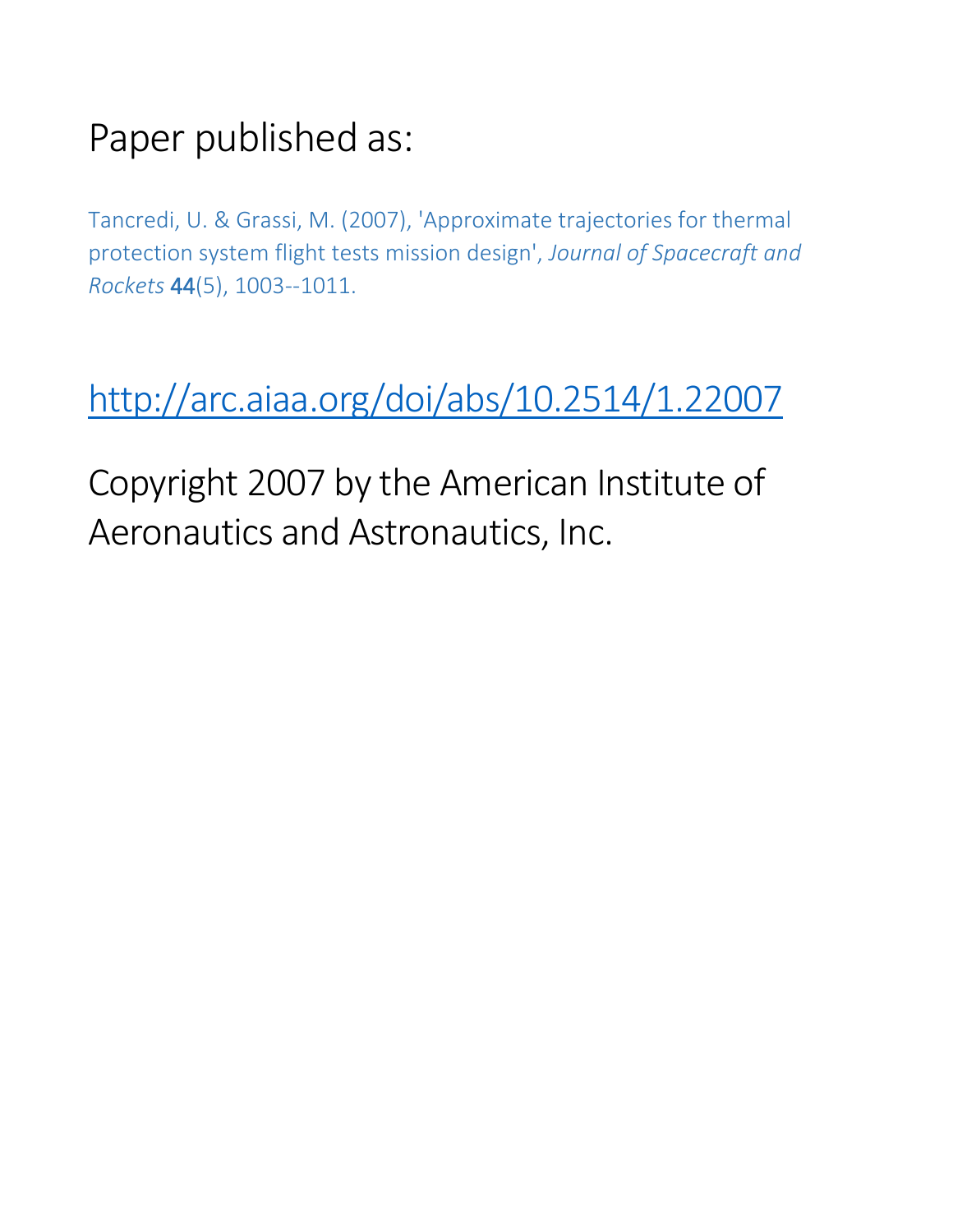# **Approximate trajectories for Thermal Protection System flight tests mission design**

Urbano Tancredi<sup>1</sup> and Michele Grassi<sup>2</sup> *University of Naples Federico II, Napoli, 80125, Italy* 

**A mission profile for advanced Thermal Protection System suborbital flight testing is identified. Its main goal is to achieve a constant heat flux at a specific area of the vehicle for a limited amount of time. A tool capable of exploring broad regions of the design space for these missions is developed, aiming at reducing possible design options to an extent manageable by conventional, more accurate, numeric-simulation-based methods. Based on a simplified model of the point mass dynamics, trajectories optimal for Thermal Protection System testing and compliant with prefixed path constraints are identified. The approximate method is validated comparing the obtained optimal trajectories with numeric-optimized standard solutions on three test cases. Then, to demonstrate the method effectiveness and flexibility, the mission design space is investigated for reasonable ranges of relevant parameters. Results show that increasing the vehicle's ballistic coefficient allows reducing the specific mechanical energy at reentry, and that the maximum admissible dynamic pressure plays a principal role in affecting the attainable testing performances. An illustrative mission design for novel ceramic Thermal Protection System testing is presented, that minimizes in the analyzed design space the specific mechanical energy at the trajectory apogee.** 

#### **Nomenclature**

| $=$                                        | ballistic coefficient                                                                 |
|--------------------------------------------|---------------------------------------------------------------------------------------|
| $=$ $-$                                    | heat flux constant                                                                    |
| $\mathbf{r} = \mathbf{r}$                  | specific mechanical energy                                                            |
| $\alpha_{\rm c} = 0.05$                    | generic function                                                                      |
| $\alpha_{\rm c} = 0.05$                    | gravitational acceleration                                                            |
| $\alpha_{\rm c} = 0.01$                    | proportionality constant                                                              |
| $=$ $-$                                    | altitude                                                                              |
|                                            | $L/D$ = vertical lift-to-drag ratio                                                   |
| $L_T/D =$                                  | aerodynamic efficiency                                                                |
| $=$                                        | stagnation point heat flux                                                            |
|                                            | stagnation point heat flux desired for TPS test                                       |
|                                            | dynamic pressure                                                                      |
|                                            | minimum dynamic pressure for atmospheric flight                                       |
| $\overline{q}_{\scriptscriptstyle{Max}}$ = | maximum admissible dynamic pressure                                                   |
| $=$ $-$                                    | radial distance from Earth's center                                                   |
| $=$                                        | Earth's equatorial radius                                                             |
| $\sim$ $=$                                 | stagnation point curvature radius                                                     |
| $\mathbf{r} = \mathbf{r}$                  | time                                                                                  |
| $\mathcal{L} = \mathcal{L}$                | input vector                                                                          |
|                                            | $=$ velocity                                                                          |
| $=$ $-$                                    | state vector                                                                          |
|                                            | $\frac{\dot{q}_{TPS}}{\overline{q}} =$<br>$\frac{\overline{q}}{\overline{q}_{Atm}} =$ |

-

<sup>1</sup>Ph.D. in Aerospace Engineering, Department of Aerospace Engineering, P.le V. Tecchio 80, AIAA Student Member

<sup>2</sup>Associate Professor, Department of Aerospace Engineering, P.le V. Tecchio 80.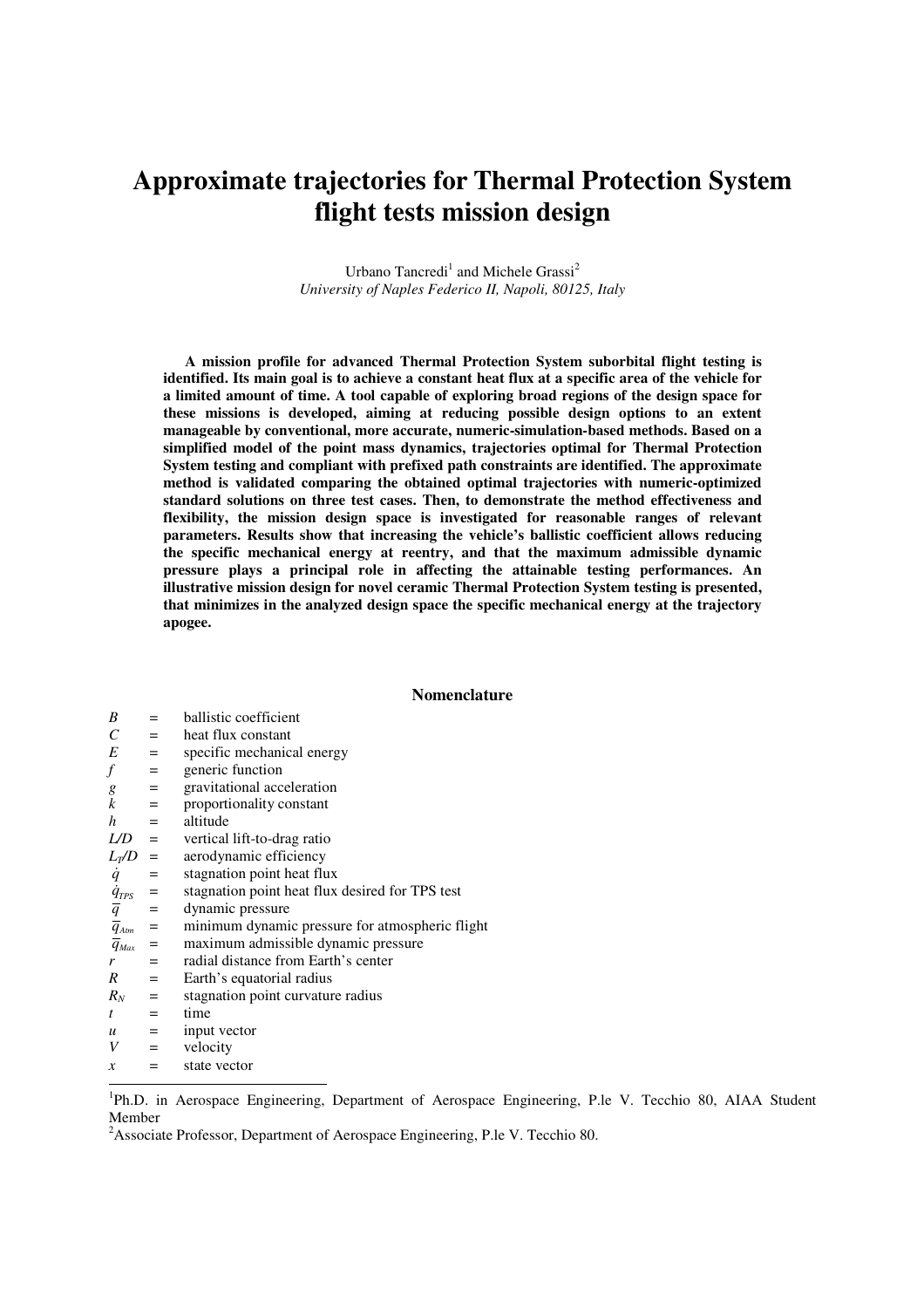| $\beta$       | $=$ | exponential atmosphere scale factor                                                                 |
|---------------|-----|-----------------------------------------------------------------------------------------------------|
| $\gamma$      | $=$ | flight path angle                                                                                   |
| $\Delta$      | $=$ | Loh's constant                                                                                      |
| $\varDelta t$ | $=$ | TPS test time                                                                                       |
| $\mu$         | $=$ | Earth gravitational parameter                                                                       |
| $\rho$        | $=$ | atmospheric density                                                                                 |
| õ             | $=$ | atmospheric density at which the test heat flux is reached flying at the maximum admissible dynamic |
| pressure      |     |                                                                                                     |
| $\rho_q$      | $=$ | atmospheric density at which dynamic pressure constraint avoidance maneuver starts                  |
| $\rho_T$      | $=$ | maximum atmospheric density at which desired heat flux can be tracked                               |
| $\rho_{sl}$   | $=$ | sea-level atmospheric density                                                                       |
|               |     |                                                                                                     |

#### *Subscripts*

|     | trajectory apogee value           |
|-----|-----------------------------------|
| $=$ | atmospheric entry interface value |
| $=$ | heat flux trim acquisition value  |
| $=$ | TPS test end value                |
| $=$ | Keplerian phase value             |
| $=$ | Pull-up maneuver value            |
| $=$ | TPS test value                    |
|     |                                   |

#### **I. Introduction**

THE Thermal Protection System (TPS) is one of the most critical subsystems in vehicles performing an experience of this performance of this performance of this performance of this performance of this performance of this pe atmospheric reentry. Hence, a high confidence level must be acquired prior to integration of this subsystem into a flight vehicle. This requires intensive ground and flight testing activities to validate novel TPS concepts. TPS ground testing poses several non trivial challenges, mainly related to the reproduction of the aero-thermal flight conditions. Purposely conceived ground facilities are required to replicate the challenging aero-thermal environment. Usually the resulting plants<sup>1</sup> are huge, complex, and remarkably costly to develop and operate. In face of these difficulties, the capability to reproduce on ground the reentry flight aero-thermal environment is still significantly limited<sup>2</sup>. As a consequence, the flight demonstration of a ground validated TPS has some degree of associated risk. Specifically designed flight tests are thus a viable alternative.

To acquire thorough confidence in the TPS performance, the most effective flight test strategy is to perform a reentry from an orbital (or near orbital) initial state, flying in aero-thermal conditions close to the ones in which the TPS is intended to operate. On the other hand, such a testing approach requires to perform an entire atmospheric reentry, with resulting high cost and complexity. Nonetheless, these must be kept low when dealing with a subsystem flight test, or a high risk technology demonstration, as in the case of novel TPS validation. Indeed, recent examples of this strategy either incorporate testing of several reentry subsystems, as in the case of the Japanese OREX (Orbital Re-entry Experiment) flight<sup>3</sup>, or are designed for thorough characterization of the reentry aero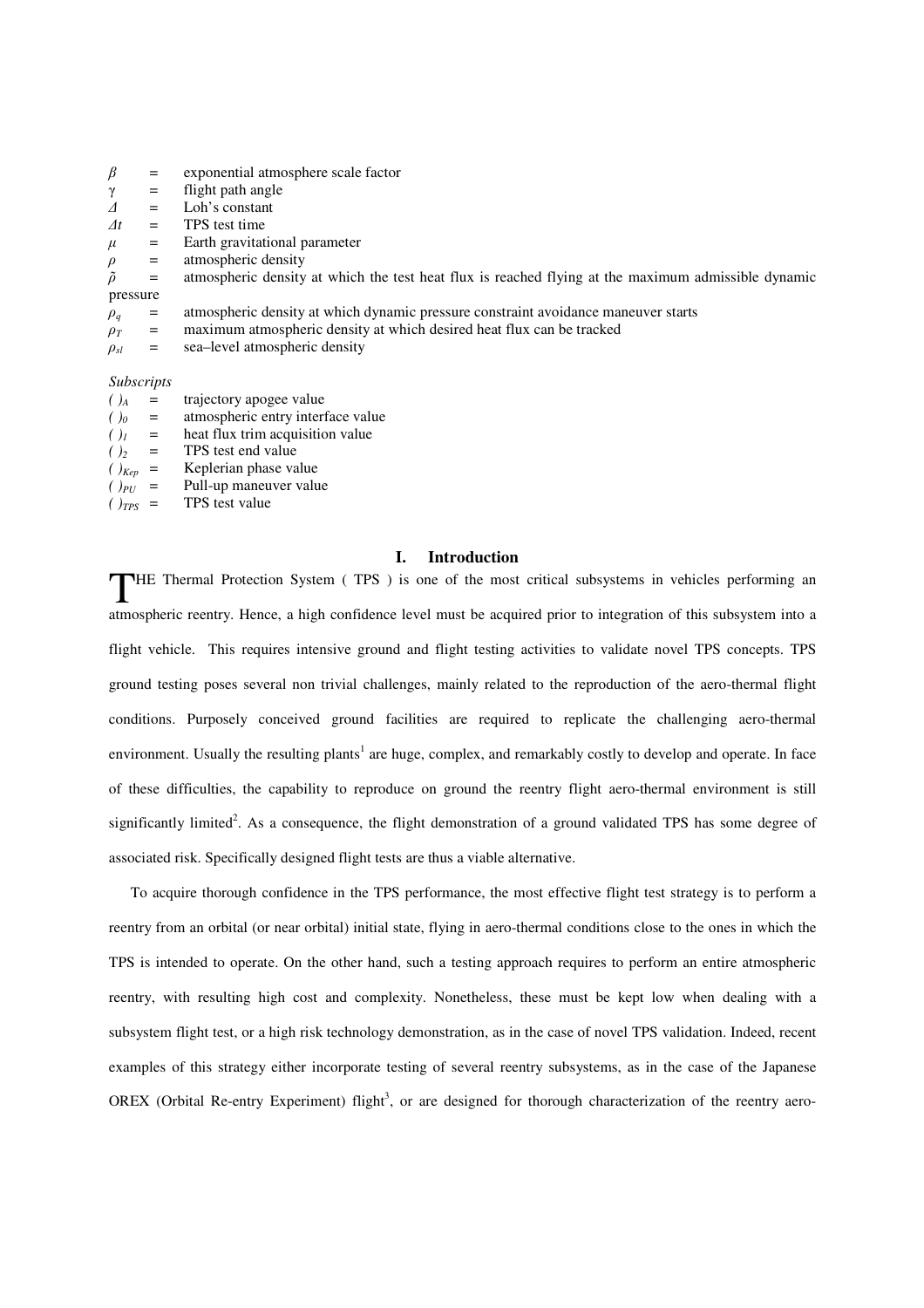thermal environment by means of multiple experiments, as for the upcoming European EXPERT (European Experimental Re-entry Testbed) mission<sup>4</sup>.

Thus, atmospheric reentry from orbital or high-energy suborbital conditions does not seem a viable option for flight testing of advanced TPS by means of a purposely designed mission. Hence, we do not cover these cases in the present paper. Significant savings in the resources needed to perform a TPS flight test can be obtained if the flight reaches only low-energy suborbital conditions, possibly making maximum use of off-the-shelf vectors, such as ballistic missiles or sounding rockets<sup>5,6</sup>. The main drawback of this flight testing strategy is that TPS testing is carried out in a similar, but different, aero-thermal environment. For instance, the heat flux time profile differs from reentry ones, even if the values can be comparable. The trajectory covers different Reynolds number and dynamic pressure regions, which influence the onset of complex phenomena, such as boundary layer transition. It is clear that this difference between the flight test conditions and the operating ones shall be taken into account for test results' interpretation. This is thought to be an important issue in such a testing strategy. Nonetheless, this subject is beyond the scope of the present paper, that is intended to focus on simplified models for mission analysis and design of such flight tests. Recent examples of suborbital TPS flight tests include the German SHEFEX ( SHarp Edge Flight EXperiment) mission<sup>6</sup>, whose main focus is on hypersonic aero-thermodynamic data gathering for faceted surfaces and sharp edges, NASA's SHARP – B (Slender Hypersonic Aerothermodynamic Research Program)<sup>7</sup>, and the SRT (Suborbital Reentry Test) of the Unmanned Space Vehicle program<sup>8</sup>, currently under development at the Italian Aerospace Research Center ( CIRA ).

All these missions experience an extremely variable heat flux time profile, typical of low aerodynamic efficiency orbital reentry flights, although heat flux values are lower due to the sensibily smaller specific mechanical energy. Conversely, in a lifting reentry the heat flux tends to be more constant during the maximum heat flux flight portion<sup>9</sup>. In the present work we will focus on a testing approach that is somehow in between a complete atmospheric reentry and the suborbital ballistic flights just mentioned. Specifically, the flight test starts as well from low suborbital energy levels, but is designed to obtain constant heat flux conditions on a TPS sample. This approach allows a better characterization of the TPS behavior versus input heat fluxes in conditions more similar to lifting reentry, and simplifies the test results interpretation, that benefits from the constant thermal input.

Suborbital TPS flight tests constitute a peculiar application from the point of view of trajectory determination. In order to replicate the heat flux values typical of atmospheric reentry, the trajectory shall be designed to maximize the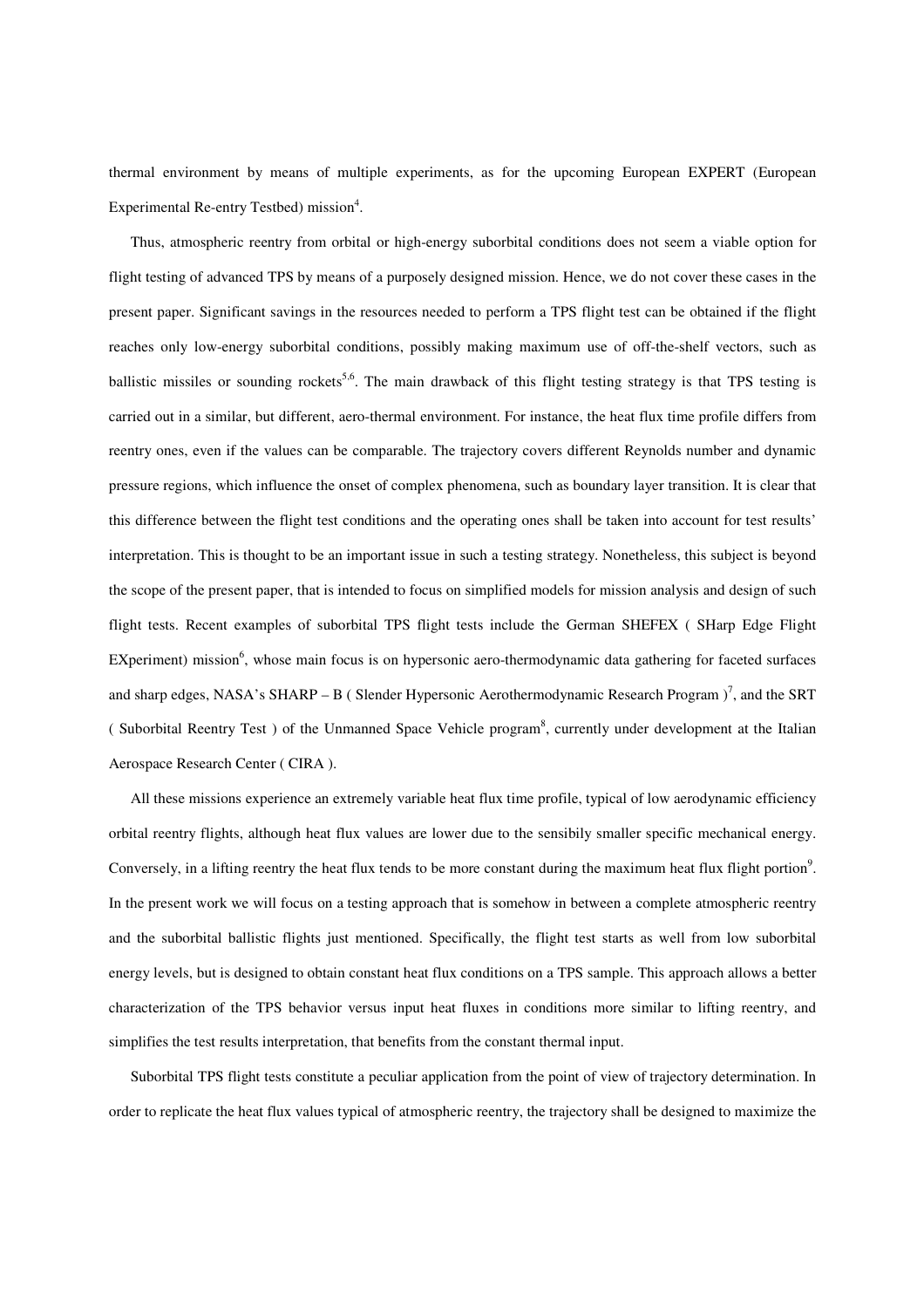aero-thermal stress on the vehicle, exactly the opposite of what is customary done in reentry trajectory design. More precisely, atmospheric reentry trajectories are usually determined constraining, among others, the heat flux of some vehicle's specific point(s) to be lower than a given threshold, dictated by the selected TPS materials. Then, the trajectory is obtained minimizing the integrated heat load on the vehicle, which mainly determines the TPS mass. For suborbital flight tests, given the lower energy levels, the integrated heat load is not the primary concern. In order to obtain the lowest launch energy that realizes the desired aero-thermal environment, the aero-thermal stress experienced by the vehicle shall thus be maximized.

Given the peculiarity of these applications, there is the need of developing appropriate mission analysis tools, e.g. capable of determining, for desired TPS testing flight conditions, the specific mechanical energy levels and the vehicle's aerodynamic characteristics needed to satisfactorily perform the flight test. Previous studies related to similar missions have been focused on the specific system and mission needs, by applying and/or adapting conventional mission and trajectory design techniques typical of reentry problems<sup>10,11</sup>. A parametric analysis is performed in the mission design space, making use of local numeric optimization schemes for trajectory design, carried out via massive numeric dynamics simulations $10-13$ . The main limitation of these techniques is the capability of exploring only a limited number of candidate solutions in the mission design space, that are usually identified based on the legacy of similar missions. In applications that do not benefit of previous experiences, such as those we refer to, the design space to be evaluated by parametric analysis is often restricted by means of heuristic interpretation of the underlying physics. In this context, a tool capable of exploring broad regions of the mission design space would be extremely helpful in narrowing the possible design candidates to an extent manageable by numeric-simulation-based methods. To the authors knowledge, no such tools have ever been developed to aid in investigating optimal mission designs for constant heat flux suborbital TPS flight tests.

The objective of the present paper is to derive a method capable to perform mission analysis over a wide portion of the design space of such missions, by means of simplified analytical dynamics models suitable to identify optimal trajectories. The tool is intendended for a mission design phase, being more flexible than numeric-simulation-based methods in analyzing broad regions of the parameter's design space. The purpose of the method is to assess the main features of a mission design capable to meet the desired performances, in order to determine design candidates for further analysis. Therefore, it should be considered as preparatory and complementary to more accurate numericsimulation-based methods. In the following, a class of trajectories is identified that responds to the TPS testing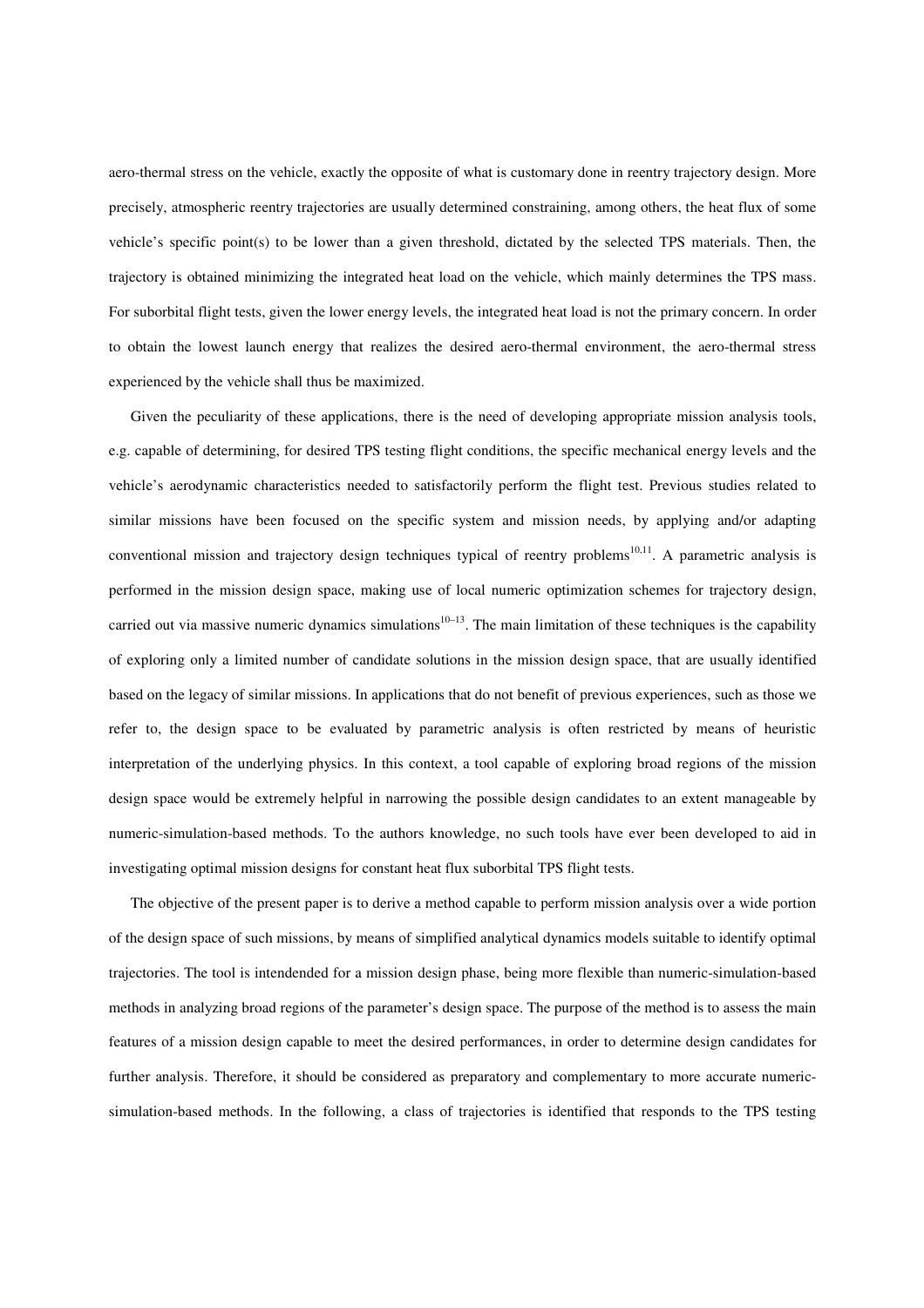requirements, on which dynamics modeling issues are analyzed. A simplified, semi–analytic model of the point mass dynamics in the longitudinal flight plane is proposed. Based on this model, trajectories optimal for TPS testing and compliant with given path constraints are identified. Then, the accuracy of the simplified approach is evaluated by comparison with numeric-optimized standard solutions on three test cases. Finally, to exemplify the method effectiveness and flexibility, the mission design space is investigated for reasonable ranges of relevant parameters, yielding to trajectory initial conditions that allow performing the TPS flight test as desired.

#### **II. Simplified Dynamics Models**

As usually done in mission design phases, a point mass dynamics model is used to describe the vehicle's trajectory. In addition, only the motion in the longitudinal plane is considered, since no requirements are imposed on the trajectory cross-range. The resulting dynamics is described by a two degree of freedom ( DOF ) model, whose representation can be given as in Eq.(1). We emphasize that L/D stands for the ratio between lift vertical component and drag, whereas the vehicle's aerodynamic efficiency is denoted by  $L_T/D$ .

$$
\dot{x} = f(x, u) \qquad x = (V, \gamma, \rho)^{T} \qquad u = (L/D, B)^{T} \qquad (1)
$$

The point mass motion is described as planar entry flight over a spherical, nonrotating planet with constant gravity acceleration, exponential atmospheric density and zero thrust<sup>14</sup>. Concerning aero-thermal modeling issues, in atmospheric entry mission analysis and trajectory design, heat flux requirements are usually expressed in terms of the heat flux at one (or more) stagnation point<sup>15–17</sup>. Of course, since the TPS sample to be tested extends beyond the stagnation point, the incoming heat flux distribution over the testing area shall be determined as well. Computation of this distribution shall take into account complex mutual dependencies among vehicle geometry, surface characteristics, and flight conditions<sup>18</sup>. Heavily nonlinear phenomena can also occur, such as boundary layer transition, whose accurate prediction is still an active research topic<sup>19</sup>. Taking into account the incoming heat flux distribution thus requires a detailed knowledge of the system features. This prevents dealing with this subject in a mission design context. On the other hand, formulating TPS test requirements in terms of the stagnation point heat flux assures that the desired thermal input is obtained at the stagnation point. In addition, only system-level information is required to compute its value. Hence, we enforce TPS requirements referring only to the stagnation point heat flux, determined by means of the well-known Fay – Riddel formulation<sup>20</sup>.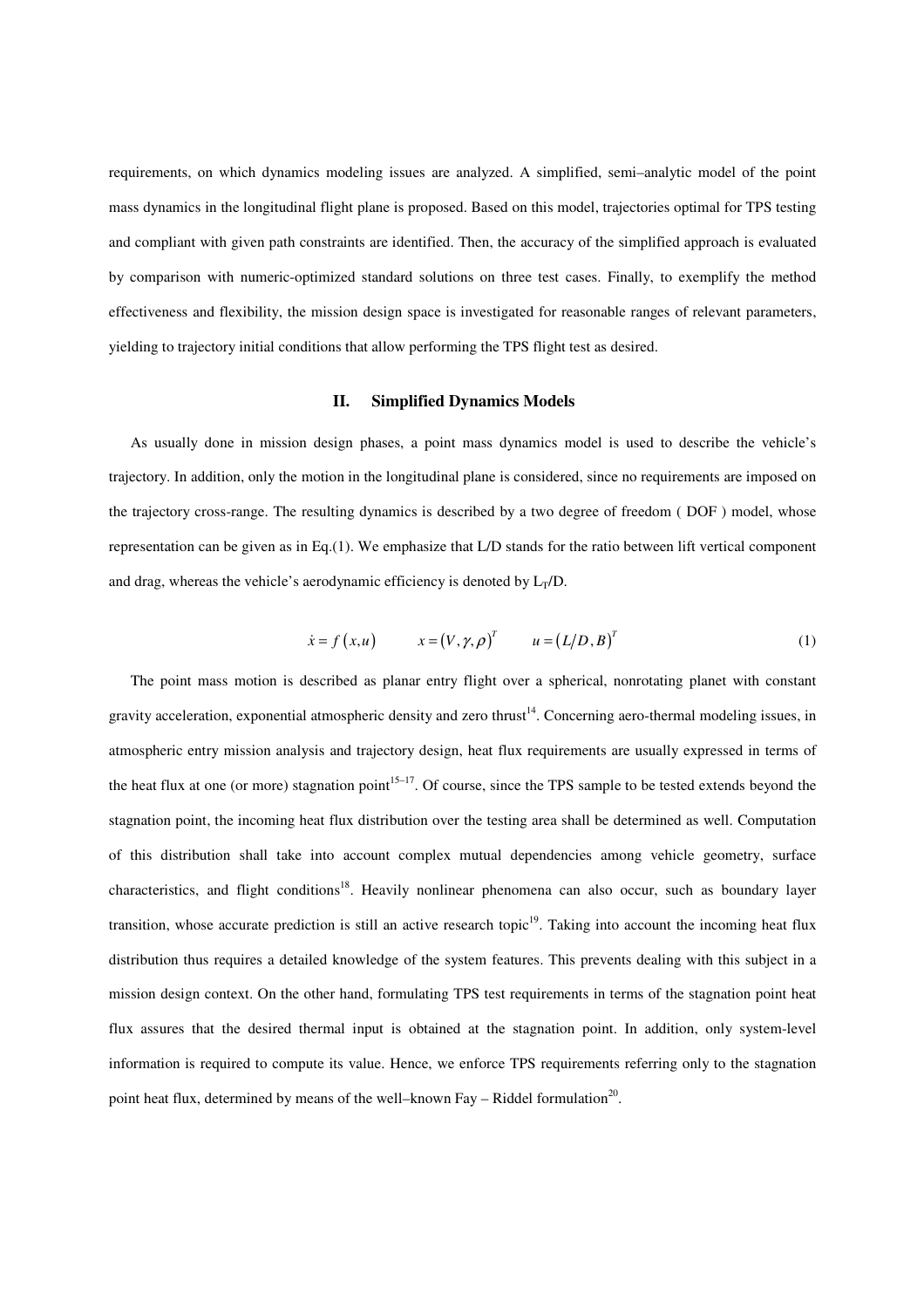$$
\dot{q} = C \sqrt{\rho/R_N} \cdot V^3 \tag{2}
$$

The u vector in Eq.(1) characterizes maneuvering capability of the vehicle. We will assume that the aerodynamic shape of the vehicle is given, whereas its surface to mass ratio is a design parameter we wish to determine. Moreover, we will suppose the trajectory is flown at constant angle of attack. The angle of attack substantially affects the aero-thermal field surrounding the vehicle and the incoming heat flux distribution on its surface. For advanced TPS testing is highly desirable to have the test heat flux confined to a specific area of the vehicle, where the TPS sample is placed. This constrains the angle of attack to be somewhat near a certain value, ruling out angle of attack guidance. As a consequence, the ballistic coefficient can be assumed to be constant along the trajectory. Its value is determined by the vehicle's mass to surface ratio and the drag coefficient arising from the selected angle of attack. We thus assume that the vehicle maneuvers by rolling the lift vector about the velocity vector, a control technique known as bank modulation. In this way the vehicle can fly anywhere between a full lift up (0° bank) and full lift down (180° bank) orientation as required for trajectory tracking. As a consequence, the L/D on a generic point of the trajectory is between the negative and positive  $L_T/D$  corresponding to the chosen angle of attack. It is worth noting that, to benefit from higher maneuvering capability, the angle of attack should be selected to maximize the aerodynamic efficiency.

Since the trajectory is conceived to maximize the aero-thermal stress on the vehicle, the ascent phase ends outside the atmosphere, to minimize launch energy losses. A wealth of analytic methods is available for ascent dynamics description<sup>14</sup>. We thus restrict the analysis to the reentry phase of the flight. In other words, we assume that the mission starts at the trajectory "apogee", where the altitude is maximum and the flight path angle is zero.

In order to obtain the equations of motion in closed form, the mission profile is splitted into three main phases. This is achieved by dividing the trajectory into three segments: a Keplerian phase, lasting until aerodynamics forces become significant, a pull-up maneuver, executed to achieve constant- $\dot{q}$  conditions for TPS testing, and a TPS test phase, performed at constant heat flux. As a result, we obtain three different simplified dynamics models, that patched together yield the complete equations of motion. An interpretation is given in Fig.1, where a typical trajectory is shown in the density, velocity plane.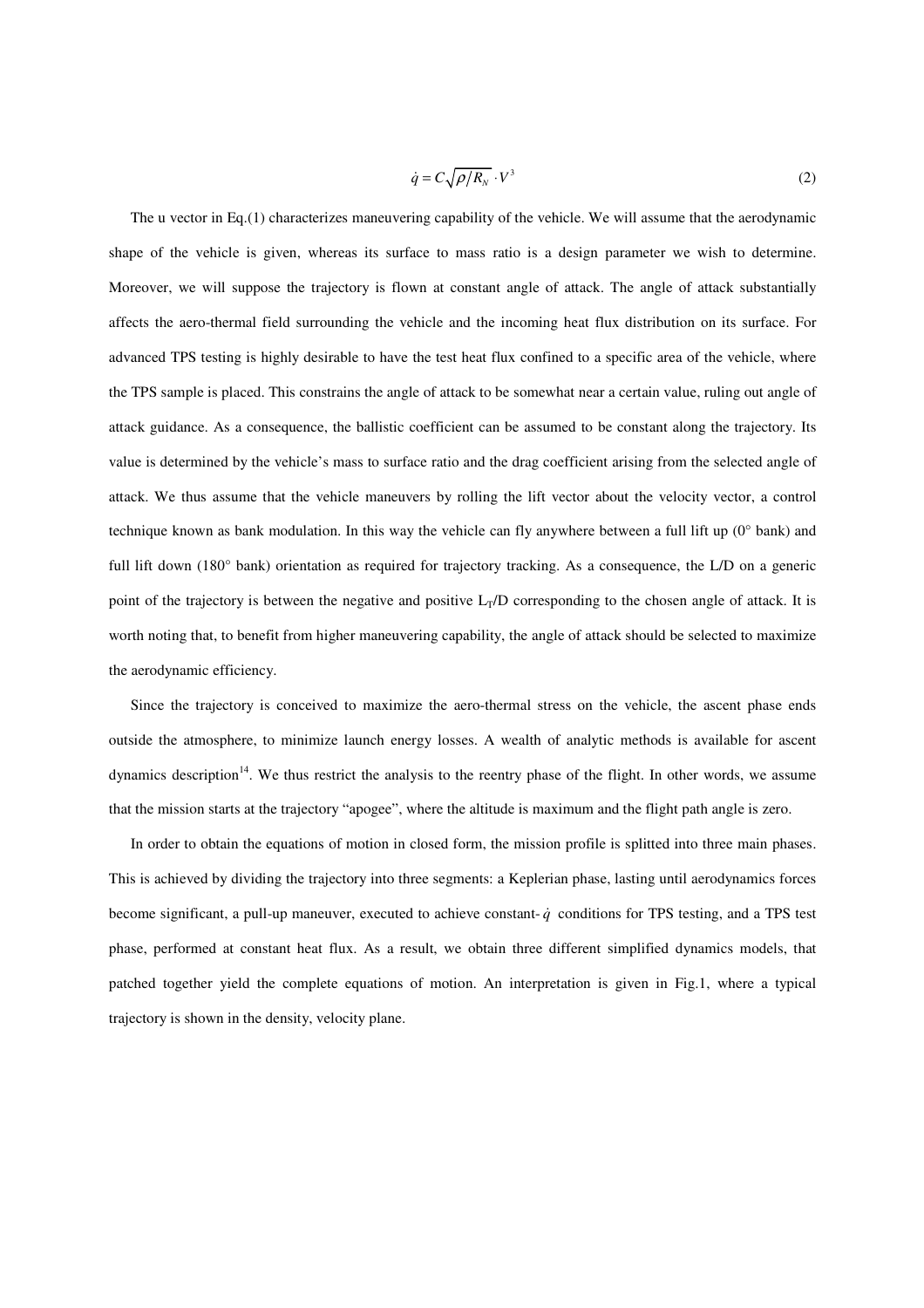

**Fig. 1 Typical TPS flight test reentry trajectory** 

For the sake of clarity, in the following sections the three models are introduced starting from the last trajectory segment.

# **A. TPS Test Phase**

We assume that the TPS test is carried out on a trajectory with small flight path angles. As it will be clearer later on, this is because aero-thermal stress maximization requires a trajectory as horizontal as possible. The gravity tangential component can thus be neglected. The resulting equations of motion can be written in local form as

$$
dV/d\rho = V/2\beta\gamma B\tag{3}
$$

$$
d\left(\cos\gamma\right)/d\rho = \frac{L/D}{2\beta B} - \frac{\left(gR/V^2 - 1\right)}{\rho\beta R} \tag{4}
$$

Enforcing heat flux trim conditions by means of Eq.(2), the velocity and flight path angle become a function of the atmospheric density.

$$
V_{TPS}(\rho) = k\rho^{-1/6} \; ; \; \gamma_{TPS}(\rho) = -3\rho/\beta B \tag{5}
$$

$$
k := \left(\dot{q}_{TPS}\sqrt{R_N}/C\right)^{1/3} \tag{6}
$$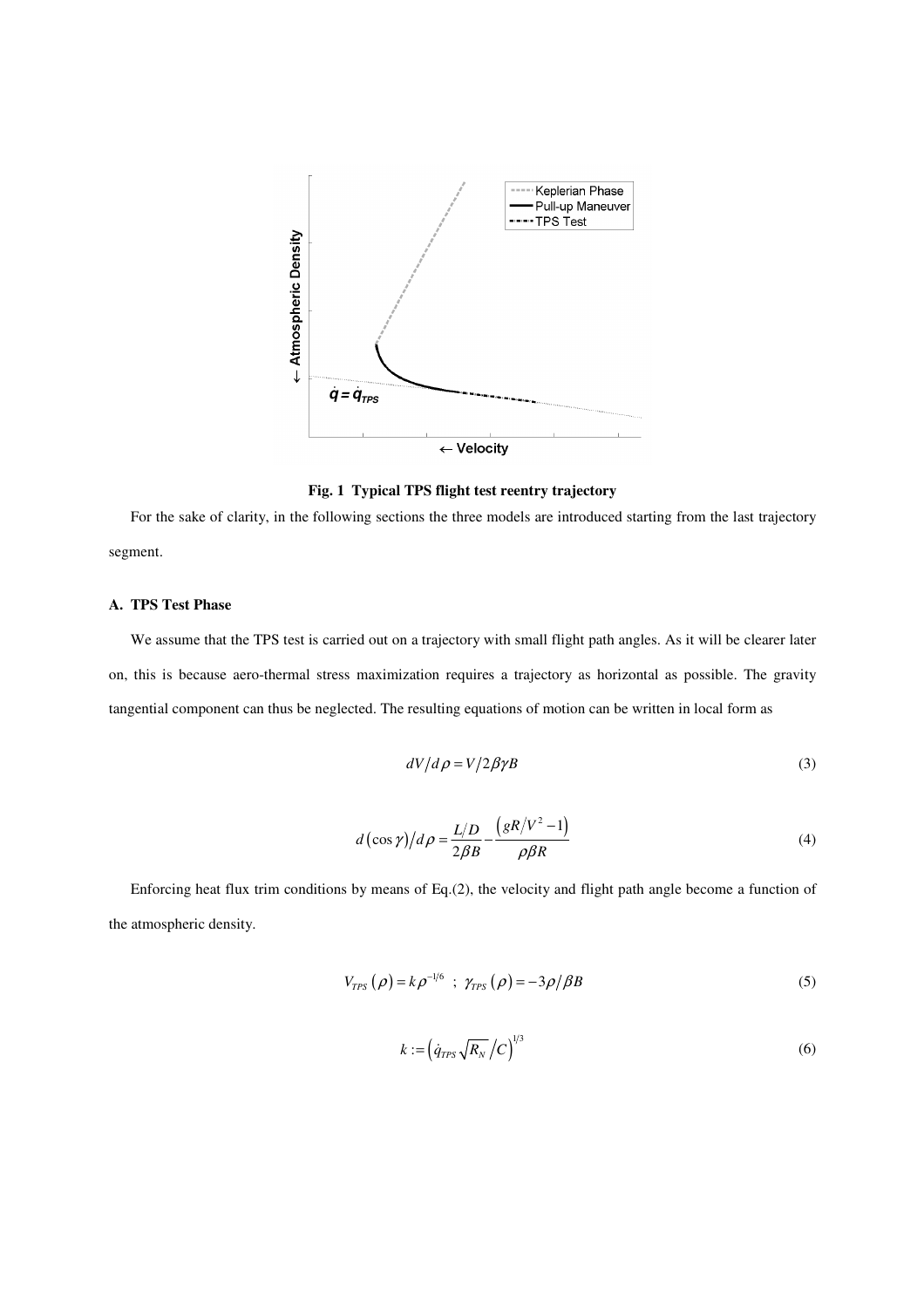From Eqs.(3),(6), we can arrive at an expression for the time spent flying between two points on a constant heat flux trajectory. Using the kinematic relationship between altitude and flight path angle, after some manipulations we get

$$
\Delta t = 2B \left( \rho_1^{-5/6} - \rho_2^{-5/6} \right) / 5k \tag{7}
$$

Thus, aero-thermal stress maximization can be viewed either as maximizing the test heat flux, i.e. maximizing k for a given test time ∆t, or, conversely, maximizing ∆t for a given k. Eq. (7) implies that both these two alternative formulations require B maximization. This, in turn, requires a constant- $q$  trajectory as horizontal as possible ( see Eq.  $(5)$ ).

In order to track the constant- $\dot{q}$  trajectory, the vehicle shall have the necessary maneuvering capability. Tracking a constant- $\dot{q}$  trajectory requires a specific L/D at each atmospheric density, depending on the ballistic coefficient value. Indeed, substituting the trajectory Eq. (5) in Eq. (4) and rearranging in terms of the vertical lift-to-drag ratio yields

$$
L/D_{TPS} = \frac{2B}{R\rho} \cdot \left(\frac{gR}{k^2}\rho^{1/3} - 1\right) - \frac{18\rho}{\beta B} \tag{8}
$$

As a matter of fact, in order to track the constant heat flux trajectory, the requested L/D<sub>TPS</sub> shall be within  $\pm$  $L_T/D$ . To estimate the density range in which this condition is met, we assume  $L/D_{TPS}$  is a monotone decreasing function of the atmospheric density. Inspection of Eq. (8) shows that this holds as far as the centripetal acceleration due to Earth curvature has a secondary effect. While this is true for low-energy suborbital flight, this assumption shall be carefully applied when dealing with near-orbital specific mechanical energy levels. In fact, in closed orbits this term balances the gravitational acceleration effect. As a consequence of this simplification, the minimum and maximum densities between which the vehicle can track  $\dot{q}_{TPS}$  are obtained by substituting in Eq. (8) positive and negative L<sub>T</sub>/D, respectively. For instance, the maximum trackable density  $\rho_T$  satisfies the following nonlinear scalar equations, that can be solved by means of a numeric root finding scheme.

$$
\frac{2B}{R\rho_T} \cdot \left(\frac{gR}{k^2}\rho_T^{1/3} - 1\right) - \frac{18\rho_T}{\beta B} + L_T/D = 0\tag{9}
$$

# **B. Pull-up Maneuver**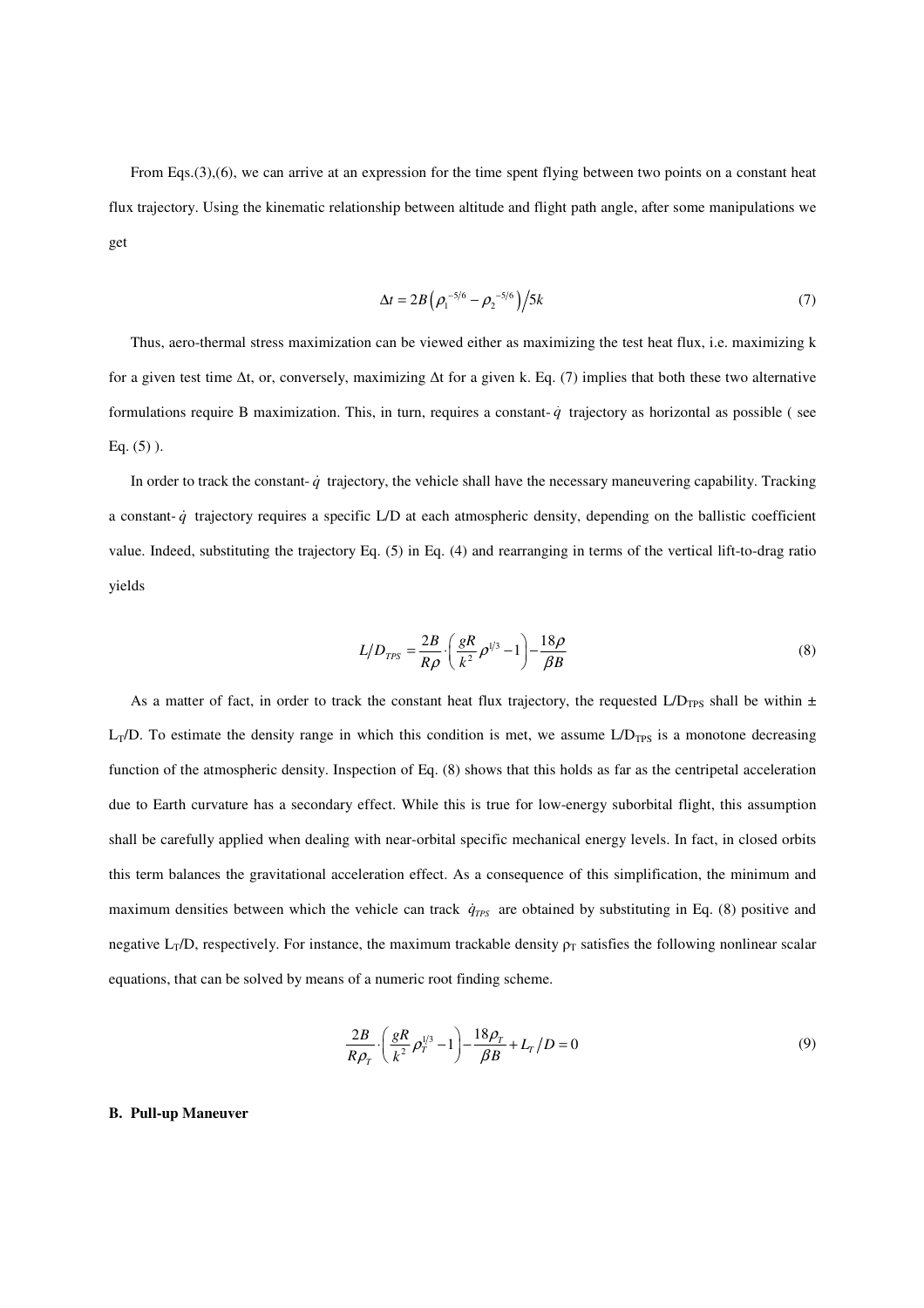The model used to describe this trajectory segment is known as Loh's model<sup>21</sup>, originally conceived for atmospheric reentry. It can be derived by the 2-DOF point mass model by assuming that gravity tangential component is negligible and the difference between centripetal and vertical accelerations due to gravity is constant along the maneuver.

$$
\Delta := 2\left(gR/V^2 - 1\right)\cos\gamma/\rho R \equiv const.
$$
\n(10)

Loh's model additionally assumes constant aerodynamic inputs, thus arriving at the closed form Eqs.(11),(12). Thus, we refer to a pull-up maneuver performed with constant L/D, i.e. with a constant bank angle.

$$
V_{PU}(\rho) = V_0 \cdot \exp\left(\frac{\gamma_0 - \gamma_{PU}(\rho)}{L/D_{PU} - \Delta \cdot B}\right)
$$
 (11)

$$
\gamma_{PU}(\rho) = \cos^{-1}\left[\cos\gamma_0 + \frac{1}{2\beta}\left(\frac{L/D_{PU}}{B} - \Delta\right)\left(\rho - \rho_0\right)\right]
$$
\n(12)

Since the pull-up manuever is executed to acquire heat flux trim conditions, it ends on the constant heat flux trajectory segment. Enforcing this patching condition in Eqs. (11), (12) and rearranging, we obtain the analytic expressions relating the pull-up initial conditions to the trim acquisition state by means of the applied trajectory inputs.

$$
L/D_{PU} = \Delta \cdot B + (\gamma_0 + 3\rho_1/\beta B) / \ln \left( k \rho_1^{-1/6} / V_0 \right)
$$
 (13)

$$
2B\beta - \frac{\gamma_0 + 3\rho_1/\beta B}{\cos(-3\rho_1/\beta B) - \cos\gamma_0} \cdot \frac{\rho_1 - \rho_0}{\ln(k\rho_1^{-1/6}/V_0)} = 0
$$
 (14)

# **C. Keplerian Phase**

In this phase the point mass dynamics are assumed to be adequately described by the Keplerian model. Unlike the two preceding models, it uses the inverse-square gravity approximation. For our purposes, it is convenient to define the zero reference of gravity potential energy at zero altitude. Hence, given the apogee radius and the specific mechanical energy, we obtain the velocity and flight path angle as a function of either altitude, or atmospheric density via the exponential model.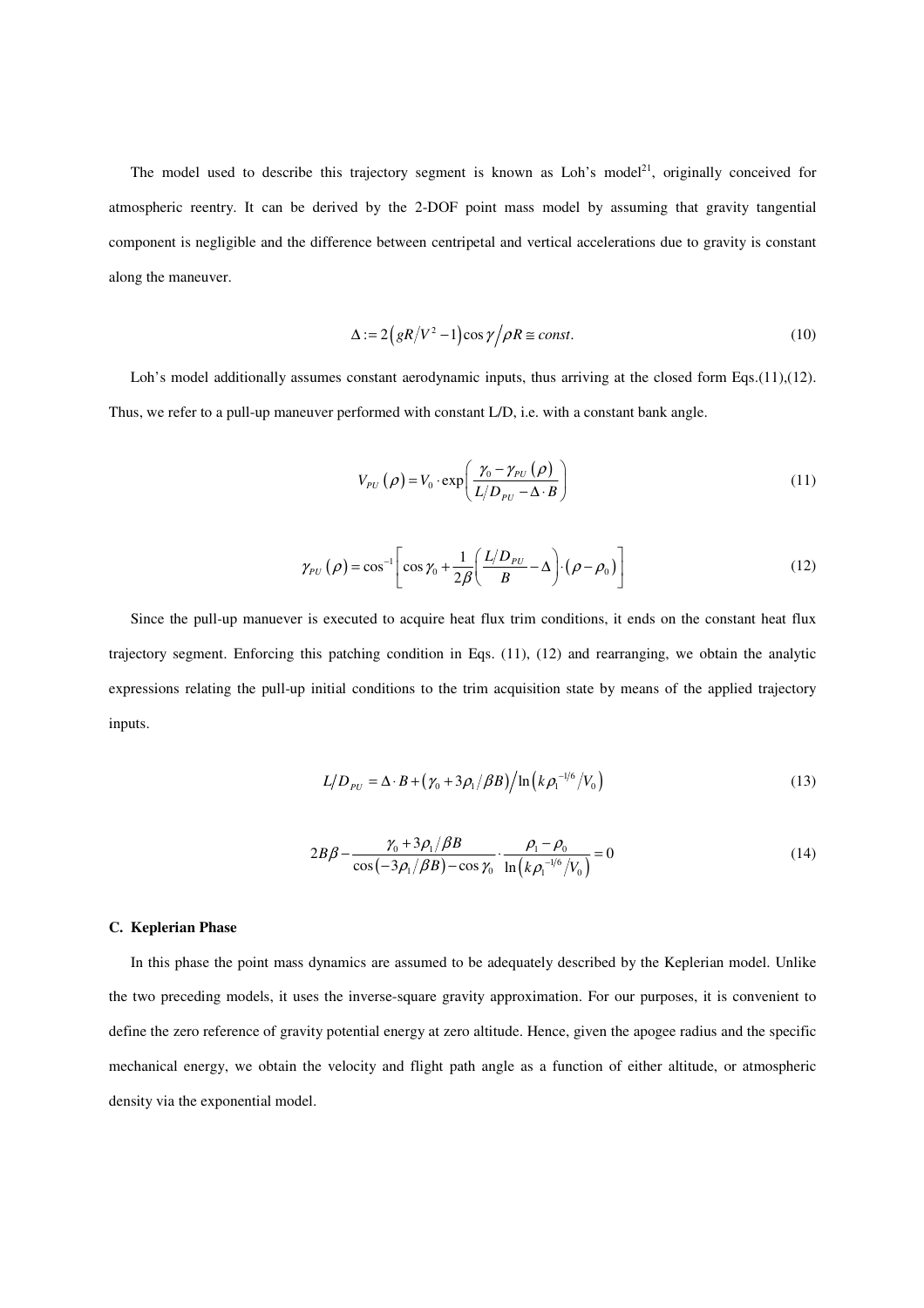$$
V_{Kep}(\rho) = \sqrt{2\left[E - \mu\left(R^{-1} - r(\rho)^{-1}\right)\right]}
$$
 (15)

$$
\gamma_{Kep}(\rho) = \cos^{-1}\left(\frac{r_A}{r(\rho)} \cdot \sqrt{\left[E - \mu\left(R^{-1} - r_A^{-1}\right)\right] / \left[E - \mu\left(R^{-1} - r\left(\rho\right)^{-1}\right)\right]}\right) \tag{16}
$$

$$
r(\rho) = R - \beta^{-1} \ln(\rho_{sl}/\rho) \tag{17}
$$

The Keplerian phase ends when the drag loads due to the aerodynamic pressure become significant with respect to gravity<sup>22</sup>. This condition is here expressed in terms of dynamic pressure, i.e. when the dynamic pressure exceeds a threshold value the Keplerian model ceases to be valid. In this way, the density at which the flight becomes atmospheric can be obtained by specifying an appropriate dynamic pressure threshold. This yields to the nonlinear Eq. (18), whose solution  $\rho_0$ , computed by a numeric root finding scheme, allows determining the patching conditions with the pull-up maneuver via Eqs. (15), (16).

$$
\rho_0 \left[ E - \mu \left( \frac{1}{R} - \frac{\beta}{\beta R - \ln \left( \rho_{sl} / \rho_0 \right)} \right) \right] - \overline{q}_{A_{tm}} = 0 \tag{18}
$$

# **III. Approximate Model Formulation and Trajectory Determination**

In order to correctly estimate the performance achievable by a generic mission design, the trajectories on which the approximate method is based are determined solving an optimization problem, in which the merit function is the aero-thermal stress on the test material. As pointed out in section II.A, this is equivalent to maximize the TPS test time.

Path constraints are enforced on the maximum heat flux and the maximum dynamic pressure. Since we refer to advanced TPS testing applications, the desired test heat flux is also the maximum the TPS can sustain without damage. The heat flux constraint is thus implicitly satisfied requiring to fly in proximity of its test value. Furthermore, it can be shown the maximum dynamic pressure constraint specifies a maximum density above which the TPS test cannot take place.

A constant dynamic pressure specifies a curve in the V-ρ plane. In order to comply with the constraint, the vehicle shall fly geometrically above that curve, i.e. at densities lower than the one on the maximum dynamic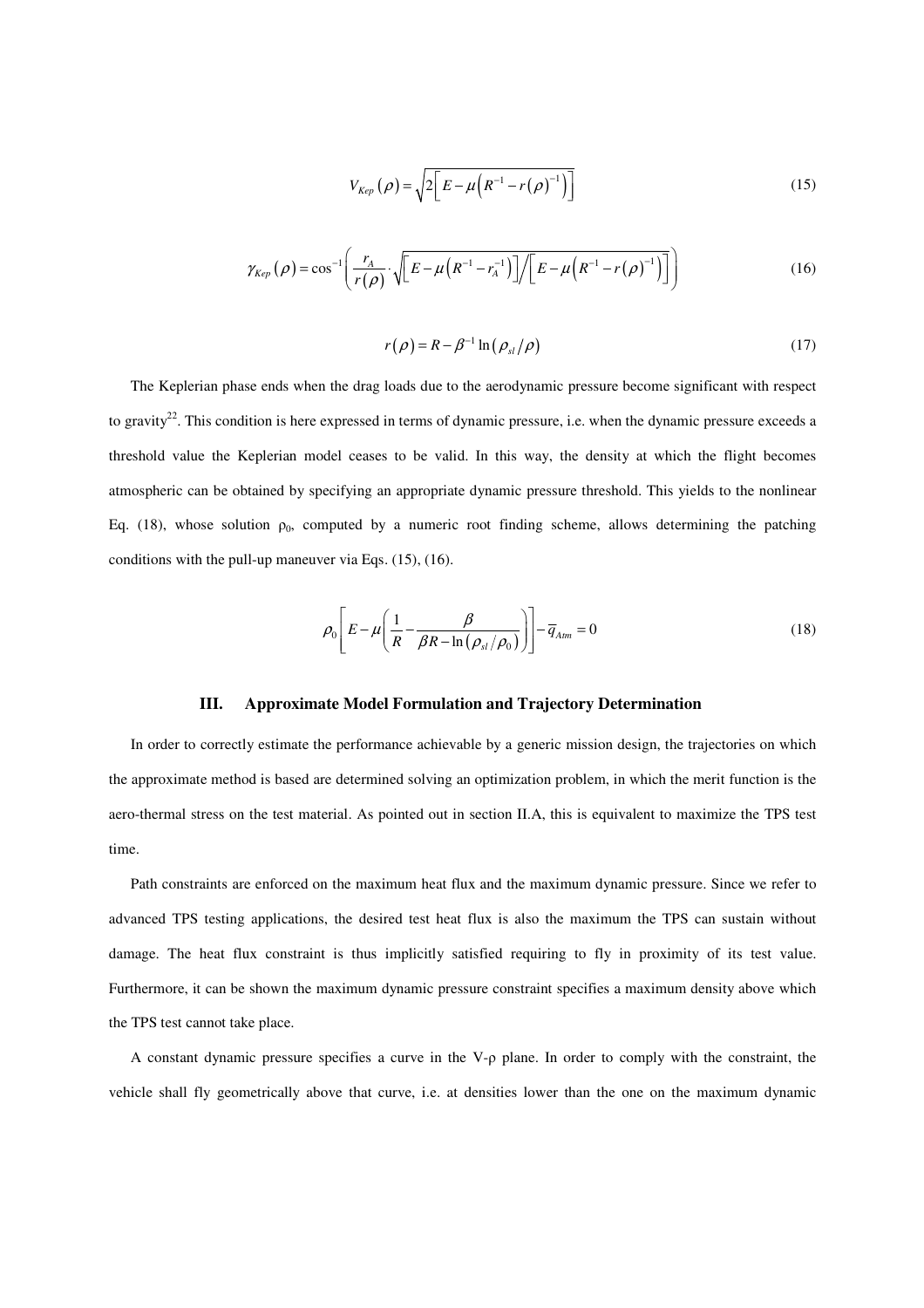pressure curve for each velocity value. The constant heat flux specifies a curve in the V-ρ plane as well, and there is a unique point in which the two curves intersect.

$$
\tilde{\rho} = \left(\sqrt{2\overline{q}_{\text{max}}}/k\right)^3\tag{19}
$$

For densities lower than  $\tilde{\rho}$ , the constant- *q* curve is geometrically above the constant-  $\overline{q}$  one. Therefore, to comply with the maximum dynamic pressure constraint, the TPS test can be performed only at densities lower than  $\tilde{\rho}$ . Nevertheless, this condition does not guarantee by itself compliance with the dynamic pressure constraint. Indeed, a flight path angle discontinuity occurs at the intersection point between the  $\dot{q}_{TPS}$  and the  $\overline{q}_{Max}$  curves, that has to be taken into account. Proceeding as in section II.A, we can express the flight path angle required to fly on the  $\bar{q}_{\text{Max}}$ curve as

$$
\gamma|_{\bar{q} = const.} = -\rho/\beta B \tag{20}
$$

Comparing Eqs. (5), (20) it is seen that a constant heat flux curve requires a steeper flight path than a constant dynamic pressure one. To transfer from the  $\dot{q}_{TPS}$  to the  $\bar{q}_{Max}$  curve the vehicle shall execute an additional pull-up maneuver. This maneuver shall start at a density adequately lower than  $\tilde{\rho}$ , so that it is possible to increase the flight path angle at least up to the  $\bar{q}_{\text{Max}}$  curve one. The maximum dynamic pressure constraint effect is thus to specify a superior limit to the density range in which the TPS test can take place.

An estimate of the test end density is obtained introducing additional simplifying assumptions. Specifically, we refer to an "efficient" pull-up, i.e. that allows performing the TPS test up to the highest possible density. This implies the maneuver makes use of maximum vertical lift-to-drag ratio, and the resulting trajectory is tangent to the  $\bar{q}_{\text{Max}}$  constraint when the maneuver ends. In addition, since the aerodynamic forces attain a maximum value, gravity can be neglected. At last, we assume the pull-up ends where the  $\dot{q}_{TPS}$  and  $\overline{q}_{Max}$  curves intersect. Although no feasible maneuver exists matching this assumption, it allows deriving a simple end density estimate. Hence, Eq. (11) can be modified to get

$$
\frac{1}{6}\ln\left(\frac{\rho_2}{\tilde{\rho}}\right) + \frac{3\rho_2 - \tilde{\rho}}{\beta B \cdot L_r/D} = 0\tag{21}
$$

A simple  $\rho_2$  estimate can be achieved noting that a solution to Eq. (21) exists if and only if  $1/3 < \rho_2 / \tilde{p} < 1$ . The pull-up should start at  $\tilde{p}/3$  in case of zero L<sub>T</sub>/D·B, whereas infinite L<sub>T</sub>/D·B would allow performing the maneuver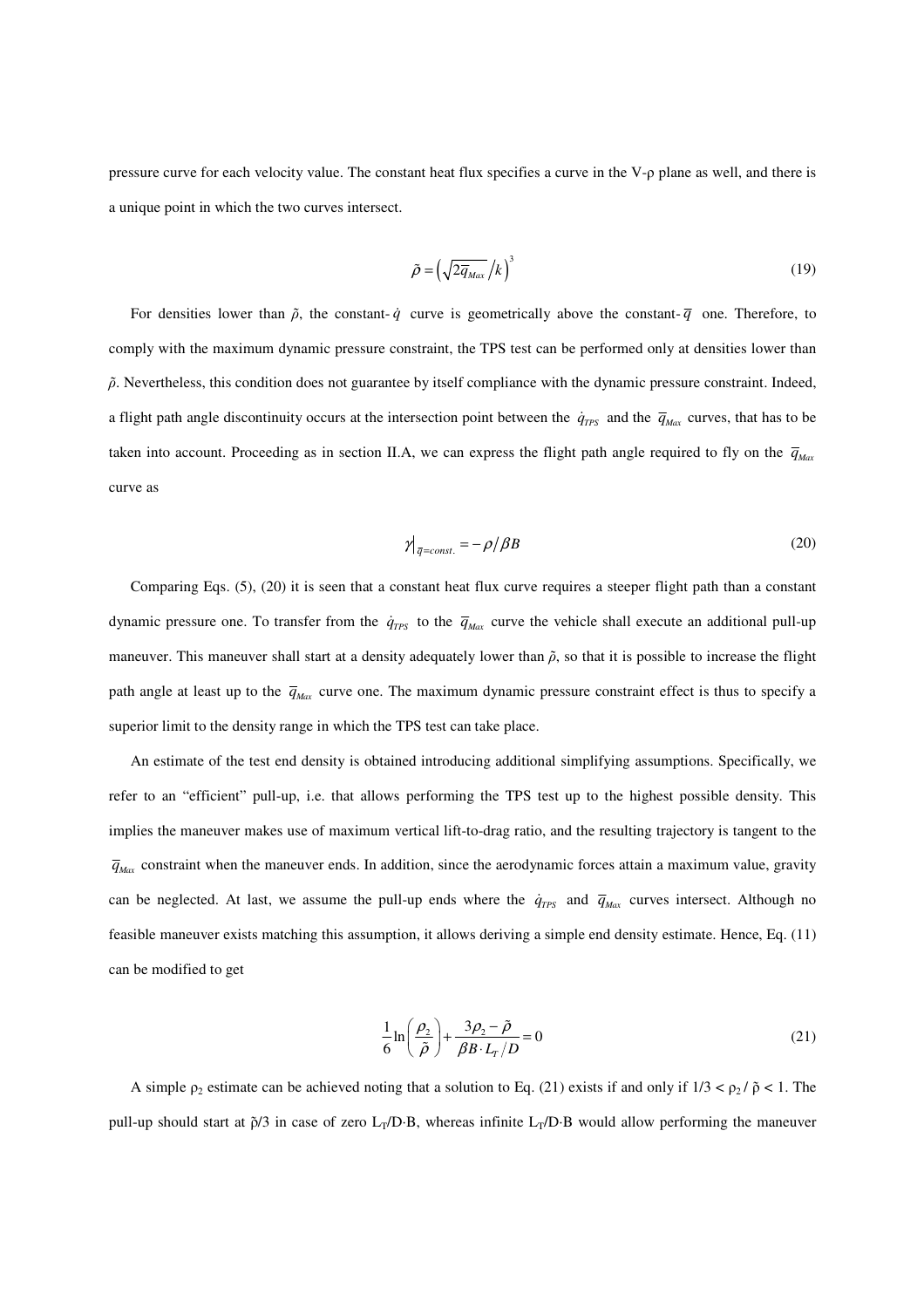instantaneously at  $\tilde{\rho}$ . In order to achieve a reasonable compromise between model accuracy and simplicity, the  $\rho_2/\tilde{\rho}$ ratio is assumed to be constant and equal to  $3/4$  (Eq. (22)). It is worth noting that this  $\rho_2$  estimate can be either conservative or not, depending on  $L_T/D \cdot B$  and  $\tilde{\rho}$ . However, for a given  $\tilde{\rho}$ , the estimate becomes more conservative as  $L_T/D \cdot B$  increases.

$$
\rho_q = 3/4 \cdot \left(\sqrt{2\overline{q}_{Max}}/k\right)^3 \tag{22}
$$

The maximum density at which the TPS test can be performed is also affected by the vehicle's capability to track the constant– $\dot{q}_{TPS}$  trajectory, as it has been shown in section II.A. More precisely, the TPS test can be carried out only within a limited density range, dictated by the vehicle's ballistic coefficient and aerodynamic efficiency. The minimum trackable density is not of concern, since it will be surely smaller than the thermal trim acquisition one. On the contrary, the maximum trackable density can be evaluated solving Eq. (9) with a numeric root finding scheme. The maximum density at which the TPS test can be performed  $\rho_2$  is thus given by the minimum between those specified by the  $\bar{q}_{\text{Max}}$  constraint and the  $\dot{q}_{\text{TPS}}$  tracking requirement.

$$
\rho_2 = \min\{\rho_q, \, \rho_T\} \tag{23}
$$

In order to obtain the optimal trajectory, the variable to be optimized are the trajectory inputs L/D and B. However, given the approximate point mass dynamics model introduced in the previous sections, the inputs are determined once the pull-up maneuver vertical lift-to-drag ratio is specified. Indeed, the ballistic coefficient is determined by  $L/D_{PU}$  from Eqs. (13), (14), and  $L/D_{TPS}$  is univocally determined by the ballistic coefficient via the heat flux tracking condition (Eq. (8)). As a consequence, the optimization problem can be formulated as searching for the pull-up maneuver vertical lift-to-drag ratio that maximizes the TPS testing time ∆t, under the dynamics constraint Eqs.  $(13) - (16)$ ,  $(18)$ , path constraints, which effect has been modeled with Eq.  $(23)$ , and for a given initial state at the apogee .

$$
\Delta t \left( L/D_{PU}^{Opt} \right) = \max_{L/D_{PU} \in [-L_T/D, L_T/D]} \Delta t \left( L/D_{PU} \right)
$$
  
s.t.  
Eqs.(13) – (16), (18), (23)  

$$
x(t_A) = x_A
$$
 (24)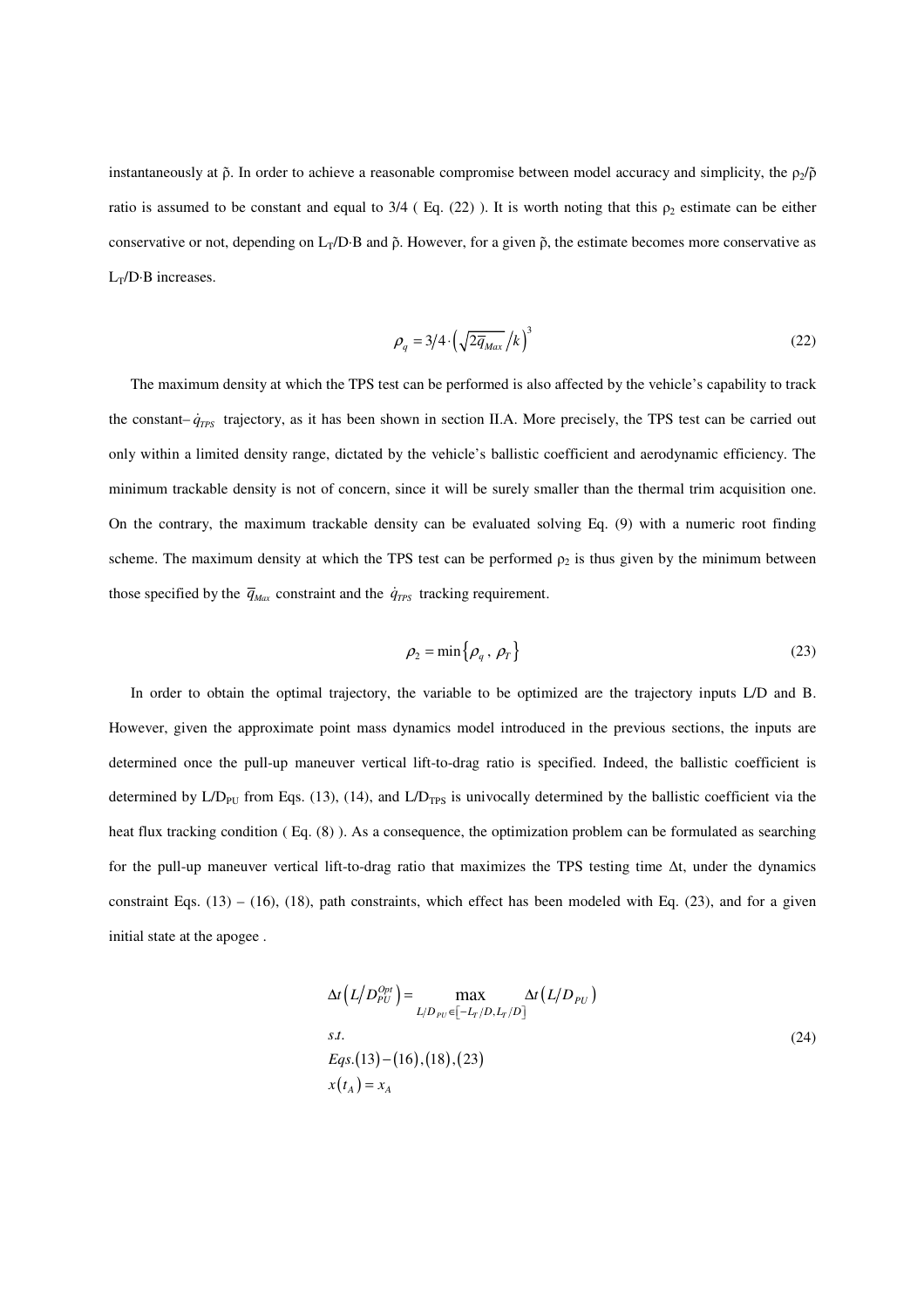Solving problem (24) is not a trivial task, since, in general,  $\rho_2$  depends nonlinearly on  $L/D_{\text{PU}}$  via the ballistic coefficient B. Nevertheless, if the  $\dot{q}_{TPS}$  tracking specifies a maximum TPS test density higher than the dynamic pressure constraint one, the L/D<sub>PU</sub> does not affect  $\rho_2$ . As it will be shown in the last section of this paper, this condition occurs for the majority of the cases having practical interest, allowing the  $\rho_2$  dependency on L/D<sub>PU</sub> to be neglected. With this assumption, it can be easily demonstrated that the merit function is a monotone increasing function of  $L/D_{PU}$ , which optimal value is thus the maximum allowable:  $L/D_{PU}^{Opt} = L_T/D$ .

In synthesis, given a vehicle's aerodynamic shape, the optimal trajectory is obtained flying at the maximum vertical lift-to-drag ratio, and at zero bank up to the heat flux trim acquisition point. Heat flux trim is guaranteed by appropriate selection of the surface to mass ratio, i.e. such to comply with Eqs. (13), (14). Then, the bank angle has to be instantaneously changed and eventually modulated in order to exert the  $L/D<sub>TPS</sub>$  required to track the constant- $\dot{q}$  trajectory segment, up to the maximum allowed density,  $\rho_2$ .

### **IV. Approximate Model Validation**

The proposed model's applicability and effectiveness is verified by comparison with the trajectories obtained employing a standard numerical optimization technique. Being the present method a mission design tool, we expect that the approximate model preserves the main features of the optimal trajectories, but introduces some acceptable degree of approximation with respect to numeric solutions.

The numeric trajectories we consider for the comparative analysis are derived by solving a local optimization problem using a standard direct collocation scheme<sup>23</sup>. The vehicle's motion is obtained as the numeric solution of a conventional point mass 3-DOF translational model of an atmospheric entry on a spherical planet, under angle of attack and bank angle guidance<sup>24</sup>. For comparison purposes, results are shown only in terms of longitudinal variables. The US76 Standard Atmosphere model is employed to compute relevant variables, and table data are used to determine the aerodynamic forces as a function of Mach number and angle of attack.

The numeric optimization problem searches for the constant angle of attack value, the vehicle's mass, and the piecewise linear bank angle time profile that maximize the time interval in which the thermal flux is equal to the TPS test one within a given tolerance. Path constraints are enforced in terms of the maximum stagnation point heat flux, limited to be lower than  $\dot{q}_{TPS}$ , the maximum dynamic pressure, and a maximum bank angle rate, to model the effects of non instantaneous rotational dynamics<sup>25</sup>. The initial state is taken at the trajectory apogee, and the final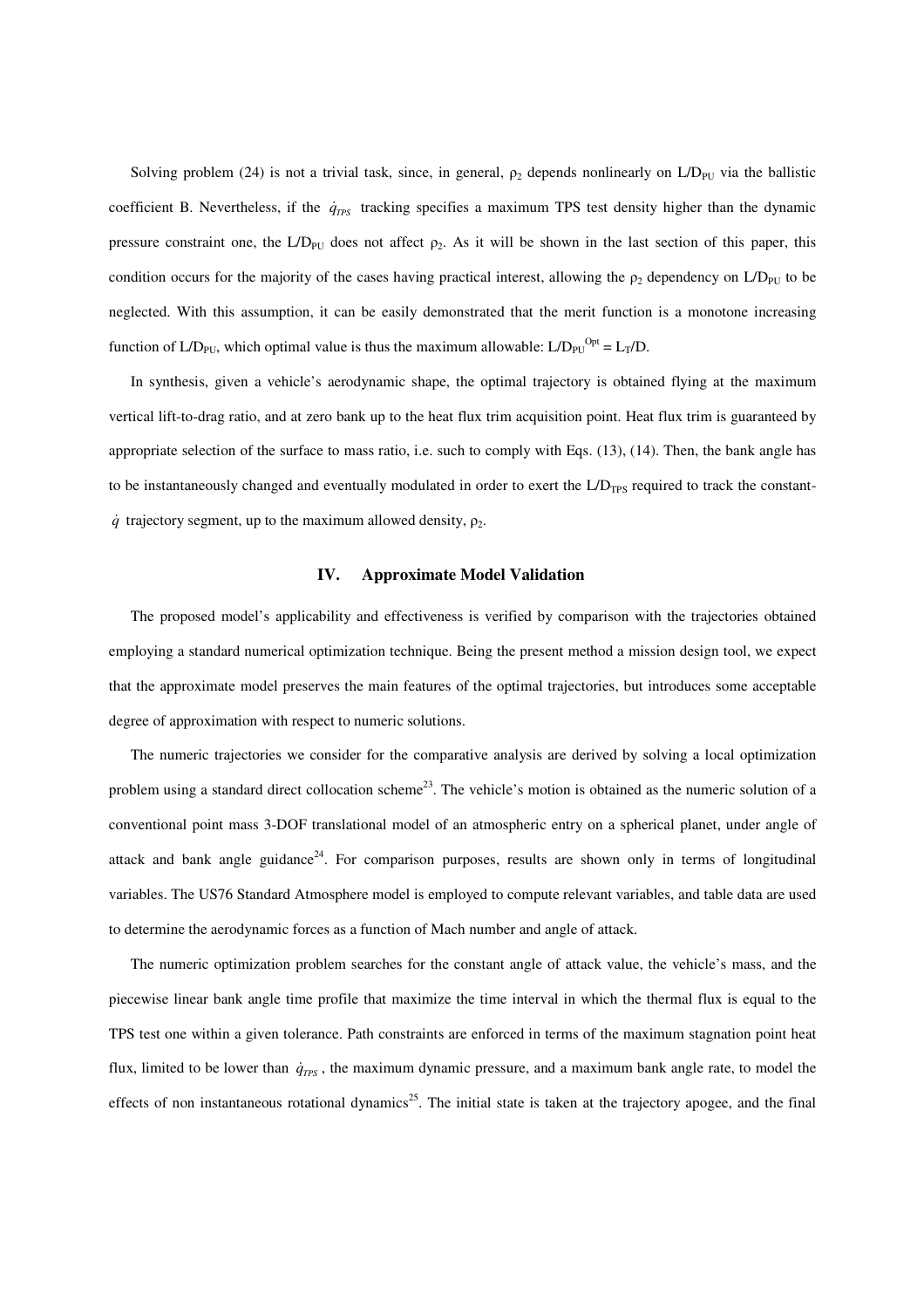state occurs when the flight path becomes horizontal. The latter choice allows to include in the numeric solution also the dynamic pressure constraint compliance maneuver. Indeed, imitation of the maximum dynamic pressure causes a pull-up maneuver afterwards the constant heat flux phase, that results in a subsequent  $\gamma$  increase up to positive values.

The comparison is carried out considering three test cases, selected in order to be representative of the missions the method has been designed for, namely low-energy suborbital TPS flight tests. Their main characteristics are collected in Table 1, thought to cover a wide range of possible applications, at least in terms of maximum thermal flux, dynamic pressure, and initial state at the apogee. Case number 1 is derived from the mini-SRT project<sup>10</sup>, a feasibility study for a small-scale winged vehicle performed by the authors under funding by CIRA. Cases 2 and 3 refer to the same vehicle, SHARP-L1<sup>11,26</sup>, a waverider configuration originally conceived as a follow-on of the SHARP B1 and B2 ballistic vehicles. These two cases differ in the initial states, which are taken from the X-33 suborbital trajectories studies available in open literature<sup>16</sup>. The two points of the X-33 trajectories have been used only decause of their suborbital mechanical energy content, despite the fact that the trajectories we obtain in this paper bear no similarity with the X-33 ones, that were designed to meet completely different requirements subject to dissimilar constraints. In particular, X-33 entry trajectories to Michael Army Air Field and Malmstrom Air Force Base have been used for the intial states of cases 2 and 3, respectively.

| Table 1 Test cases main reatures                |                |            |                                                            |       |                                                                |       |  |
|-------------------------------------------------|----------------|------------|------------------------------------------------------------|-------|----------------------------------------------------------------|-------|--|
| <b>Test Cases</b>                               | $L_{\rm T}$ /D | $R_N$ , cm | $\dot{q}_{\rm \scriptscriptstyle TPS}$ , kW/m <sup>2</sup> |       | $\overline{q}_{\text{Max}}$ , kPa E, MJ/kg h <sub>A</sub> , km |       |  |
| $#1 - MiniSRT$                                  | 2.4            | 1.0        | 500                                                        | 130.0 | 3.75                                                           | 120.0 |  |
| $#2$ – SHARP-L1,<br>Michael Trajectory          | 3.3            | 0.6        | 600                                                        | 50.0  | 4.37                                                           | 58.0  |  |
| $#3$ – SHARP-L1,<br><b>Malmstrom Trajectory</b> | 3.3            | 0.6        | 1000                                                       | 43.0  | 9.60                                                           | 71.5  |  |

**Table 1 Test cases main features** 

Results demonstrate the approximate method preserves the key features of the trajectories obtained by the standard numeric solution technique. Indeed, the analytic L/D, V and  $\gamma$  profiles versus  $\rho$ , shown in Figs. 2 – 4, match the numeric ones within an accuracy typical of a mission design phase. In particular, it can be seen that the pull-up vertical lift-to-drag ratio derived with the approximate method is in excellent agreement with the numeric one. As expected, in the numeric trajectory the vertical lift is reduced prior than in the analytic one, because of the effect of non instantaneous rotational dynamics. In the successive TPS test phase the analytic solution envelops the numeric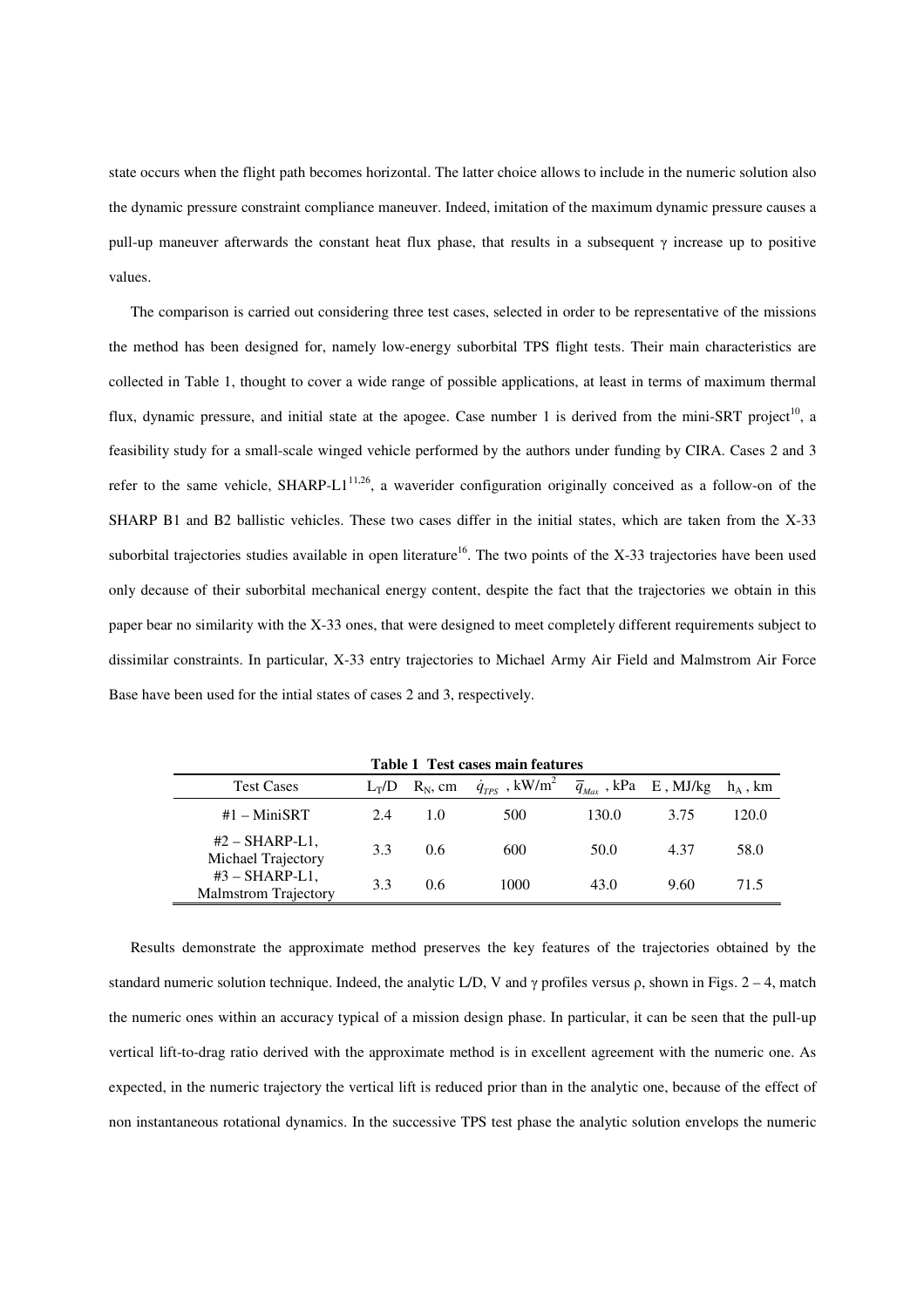one, even though discrepancies can be observed in the TPS test end density. We remark that the approximate trajectory is shown up to this density value, computed via Eq.(23). The numeric solution instead includes also the dynamic pressure constraint compliance maneuver, represented in Fig.2 by a sudden increase in L/D.



**Fig. 2 Analytic vs. numeric vertical lift-to-drag ratio–density profiles.** 



**Fig. 3 Analytic vs. numeric velocity–density profiles.**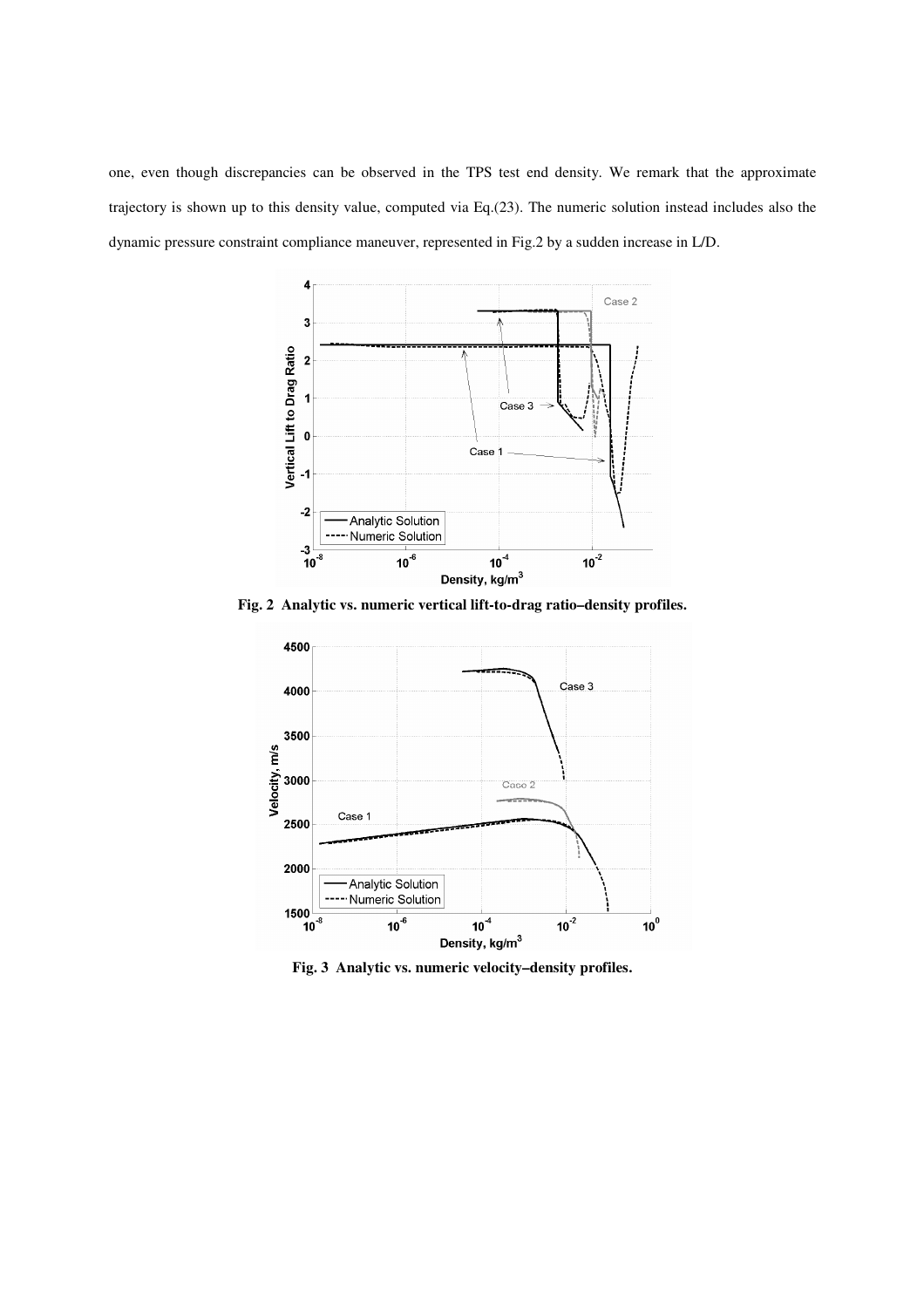

**Fig. 4 Analytic vs. numeric flight path angle–density profiles.** 

A comparison of the resulting trajectory inputs, TPS test end density, and test time is given in Table 2. The analytic solution percentage variation w.r.t. the numeric ones is also shown. It is worth noting that the B and  $L/D_{\text{PU}}$ values obtained by numerical simulations vary with density. Thus, for comparison purposes, the mean values of these two inputs on the relevant density domain are used in Table 2. Results confirm that in all the considered test cases the optimal pull-up maneuver requires maximum use of the aerodynamic efficiency in the positive vertical direction (i.e. zero bank flight), as predicted by the approximate method. The accuracy in the ballistic coefficient exhibits a certain degree of variability. Specifically, the differences between cases 1 and 3 arise from the different  $\gamma$ profiles, which affect the magnitude of the error introduced by neglecting gravity tangential component. Case 2 shows a ballistic coefficient substantially higher than the other cases. In these conditions, the analytic method considerably overestimates the ballistic coefficient, because the Keplerian to atmospheric flight patching condition is expressed in terms of dynamic pressure. Indeed, the higher is B, the smaller is the drag deceleration sensed by the vehicle at a certain dynamic pressure. The resulting effect is to neglect the positive tangential gravity earlier than the other two cases, yielding a further increase in the analytically computed B. Concerning the TPS test time, modeling errors tend to balance each other yielding a more accurate ∆t estimation. For instance, overestimating B may cause either an increase or a decrease in  $\Delta t$ , due to the dependency on B in Eq.(7) and its effect on the  $\rho_q$  estimate, respectively.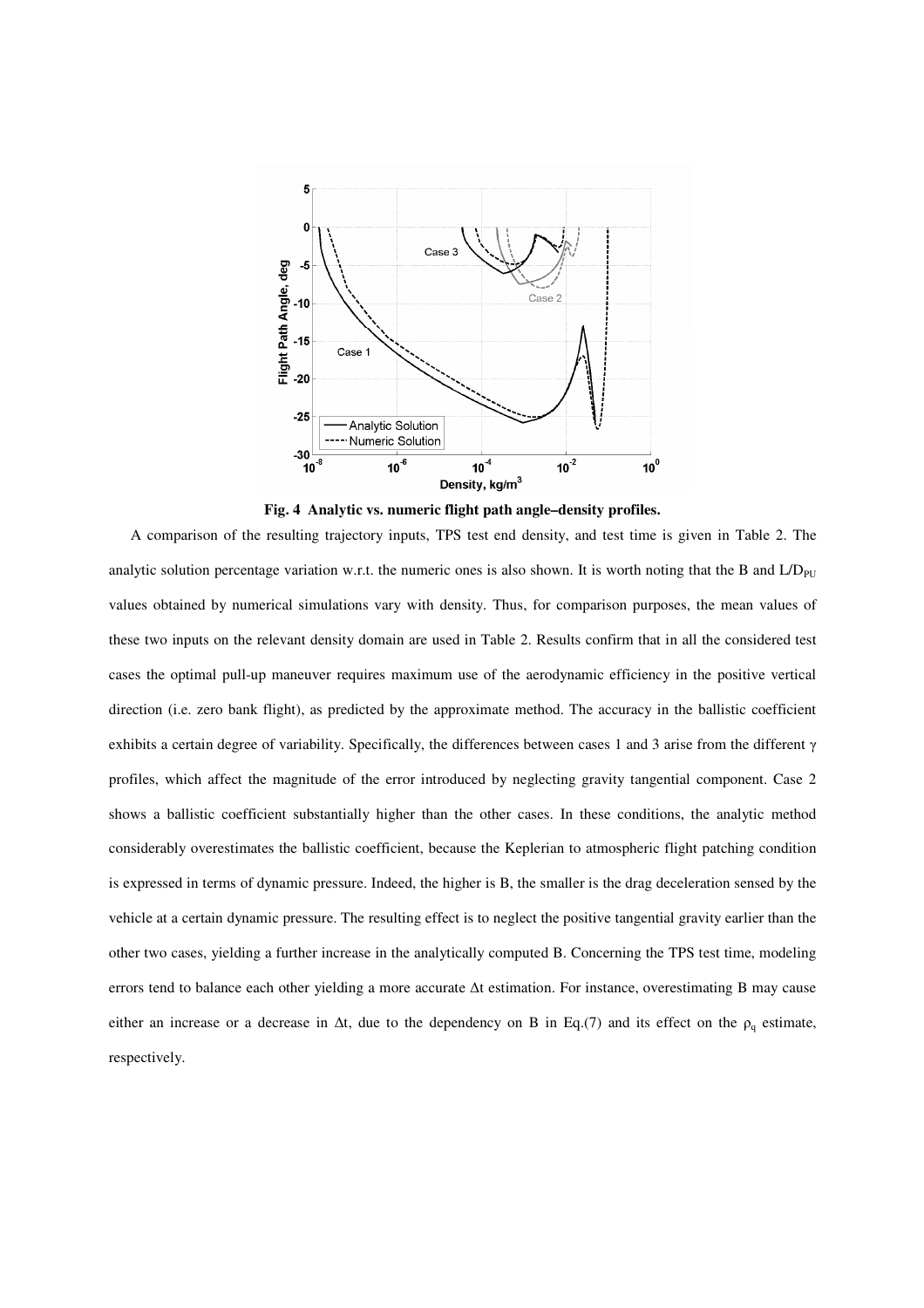|                              | Case 1   |           |                | Case 2   |         |                   | Case 3    |         |                |
|------------------------------|----------|-----------|----------------|----------|---------|-------------------|-----------|---------|----------------|
|                              | Analytic | Numeric   | %<br>Variation | Analytic | Numeric | $\%$<br>Variation | Analytic  | Numeric | %<br>Variation |
| $\Delta t$ , s               | 6.34     | 6.29      | 0.8            | 21.83    | 24.22   | $-9.9$            | 75.32     | 83.38   | $-9.7$         |
| $L/D_{\rm PI}$               | 2.41     | 2.36      | 2.1            | 3.30     | 3.28    | 0.6               | 3.30      | 3.33    | $-0.9$         |
| $B$ , kg/m <sup>2</sup>      | 2146.8   | 1704.1    | 26.0           | 5888.8   | 3980.3  | 47.9              | 2208.5    | 2435.2  | $-9.3$         |
| $\rho_2$ , kg/m <sup>3</sup> | 4.84e-2  | $5.01e-2$ | $-3.4$         | 1.34e-2  | 1.56e-2 | $-14.1$           | $6.39e-3$ | 6.54e-3 | $-2.3$         |

**Table 2 Analytic vs. numeric solution: main features comparison** 

The previous analysis suggests that the semi-analytic method can adequately describe suborbital TPS flight tests trajectories for mission design purposes. Notwithstanding all the introduced approximations and the inability of analytical models to cope with angular rate limitations, the method captures the essential features of the optimal trajectories. When compared to the numeric approaches, the method proves to estimate the TPS test time and the required pull-up vertical lift-to-drag ratio with good accuracy. The accuracy in estimating the ballistic coefficient is instead variable with B itself, and it degrades as B increases.

#### **V. Mission Design Space Analysis**

The ultimate goal of the proposed model is to perform parametric analyses in a preliminary design phase, in order to draw meaningful indications on promising mission and system design candidates. This is done by determining the apogee conditions required to carry out a certain TPS test, given the reentry vehicle characteristics. The knowledge of the apogee conditions helps in selecting the ascent vehicle, that has a considerable effect on mission cost and complexity, and thus on weighing different design options.

In the approximate model, the TPS test and vehicle features are defined in terms of the desired heat flux and test time, the maximum admissible dynamic pressure, the vehicle's aerodynamic efficiency and the stagnation point radius. Once these parameters have been set, the apogee conditions that realize the desired mission can be obtained if the ballistic coefficient is specified. Since the ballistic coefficient is a design variable, the described approach can be used to perform parametric analyses varying B in a predetermined range.

The process yielding to the apogee conditions from the knowledge of the ballistic coefficient is described by the flow chart in Fig.5. Once a certain B is fixed, the apogee energy and altitude needed to perform the desired mission are determined by inversion of the model equations listed in Fig.5. Most of the equations can be inverted analytically. The maximum density at which the vehicle can track the heat flux trim conditions has to be determined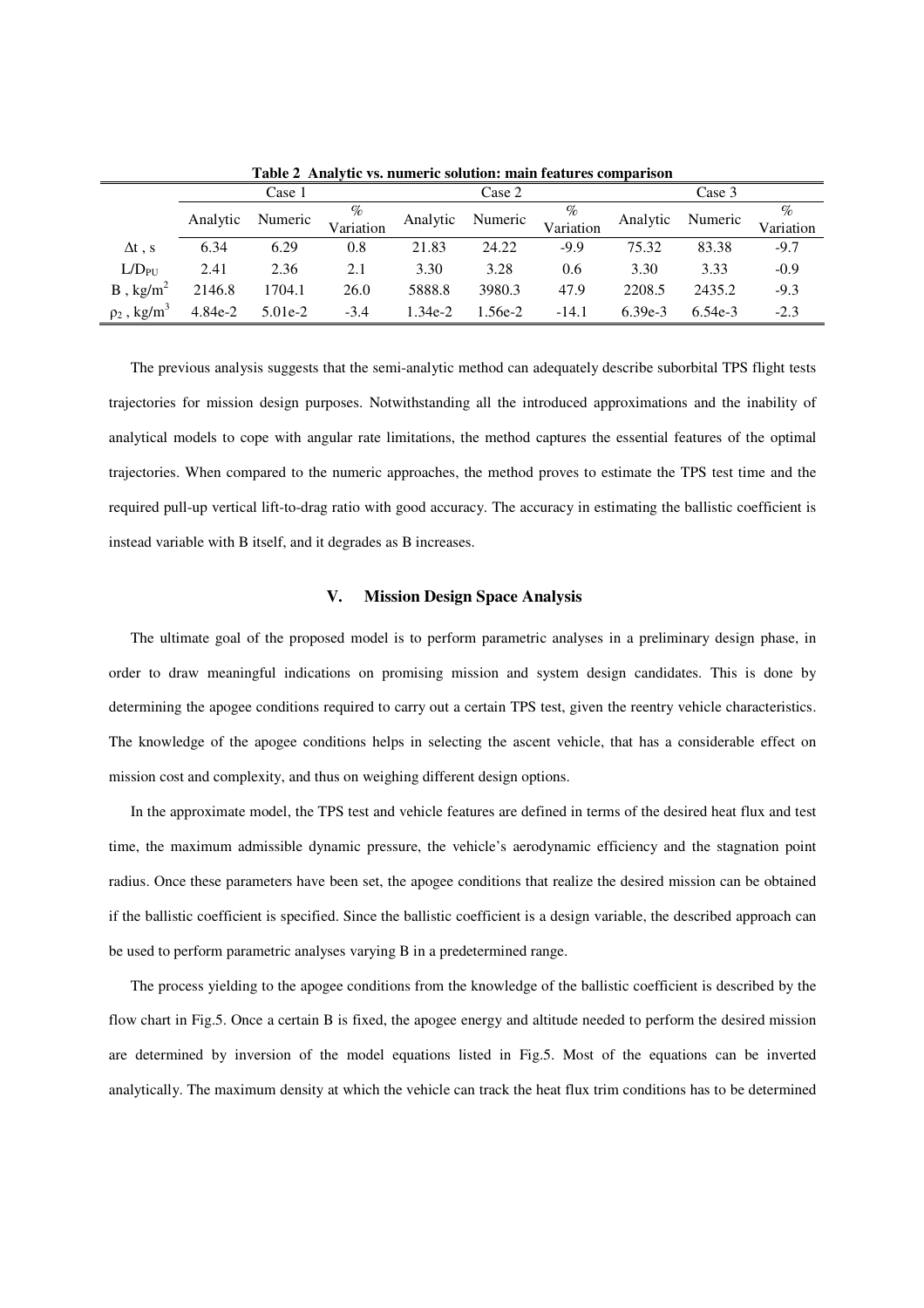solving Eq. (9) by means of a numeric root finding scheme. The Keplerian to atmospheric motion interface density needs to be determined by numeric means as well.



**Fig. 5 Mission Design Flow Chart** 

In order to demonstrate the method effectiveness, a parametric analysis is carried out, using realistic values of the parameters characterizing suborbital TPS test missions (see Table 3). In all the analyses the stagnation point radius is taken equal to 1 cm. Indeed, in order to take advantage from the higher resulting heat fluxes, sharp edges seem to be an obliged choice for suborbital TPS flight tests. While small samples may be satisfactory for materials testing, system-level testing may require flight size TPS components, e.g. to enable investigations of interface issues, and thus higher  $R_N$  values. Although not shown here for brevity, apogee conditions required by these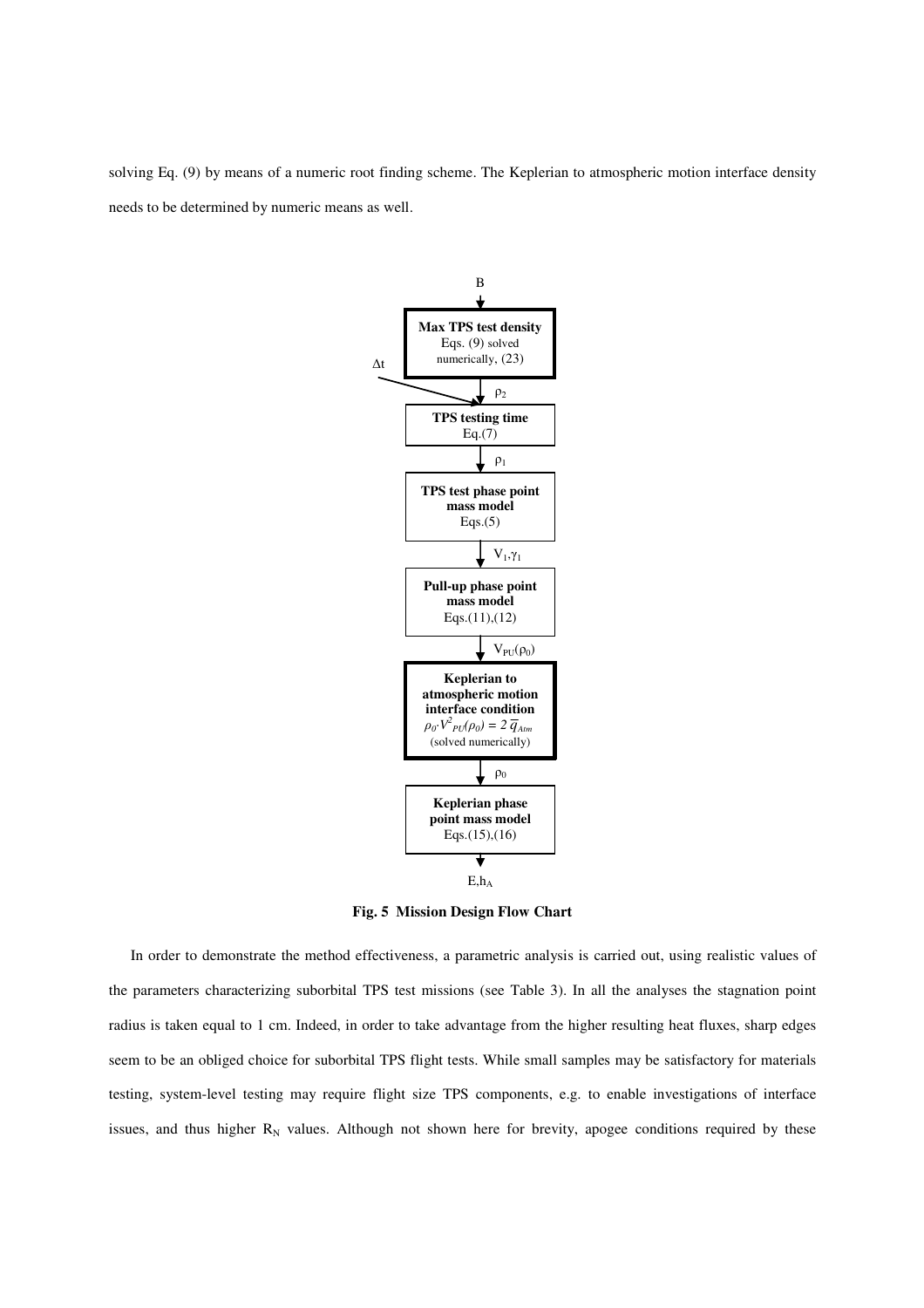applications can be determined taking advantage of the present method. For the parametric analysis, two different test heat fluxes values are investigated, representative of the typical aero-thermal environment in lifting reentry<sup>9</sup> and compatible with advanced TPS materials capabilities<sup>27</sup>. In addition, we will consider vehicles capable of flying at high dynamic pressures, in order to limit the apogee specific mechanical energies to suborbital values. We thus consider maximum dynamic pressure constraints ranging from 50 kPa to 100 kPa. Two different aerodynamic efficiencies are analyzed,  $L_T/D = 1$  and 3, related to different aerodynamic shapes. The latter is representative of winged or lifting body configurations, whereas the former might be the efficiency of a biconic shape at nonzero angle of attack. In order for the TPS test to be of interest, a minimum test duration of 30 seconds is assumed. On the other hand, we limit the test duration to 100 seconds, since for longer times the integrated heat load could be of concern for the vehicle design. For instance, if the vehicle flies the  $1 \text{ MW/m}^2$  heat flux for the maximum test duration the integrated heat load would reach  $100 \text{ MJ/m}^2$  only in the TPS test phase, which is a non negligible fraction of typical lifting reentry heat loads<sup>9,11</sup>. Finally, the parametric analysis is conducted for ballistic coefficients ranging within  $10^3$  -  $10^4$  kg/m<sup>2</sup>, representative of physically realizable vehicles for this kind of application.

**Table 3 Investigated mission design space** 

| $R_N$ , cm | $\dot{q}_{\rm \scriptscriptstyle TPS}$ , kW/m <sup>2</sup> $\bar{q}_{\rm \scriptscriptstyle Max}$ , kPa $\rm L_T/D$ |  | $\Delta t$ , s | $B$ , kg/m <sup>2</sup> |
|------------|---------------------------------------------------------------------------------------------------------------------|--|----------------|-------------------------|
|            | $\{600, 1000\}$ [50, 100] $\{1, 3\}$ [30, 100] $\overline{[10^3, 10^4]}$                                            |  |                |                         |

Figure 6 shows the typical effect of ∆t and B on apogee conditions, where the velocity is used in place of the specific mechanical energy. Indeed, expressing the results in terms of the apogee velocity allows a simpler intuitive interpretation. In addition, in suborbital flights the main contribution to the specific mechanical energy is the kinetic one, thus velocity is in practice proportional to √E. The parametric diagram shows that higher test times require higher velocities and smaller apogee altitudes. This effect becomes less significant as the ballistic coefficient increases. Results show that vehicles with high B values are preferable, being able to perform the TPS test starting from smaller specific mechanical energies.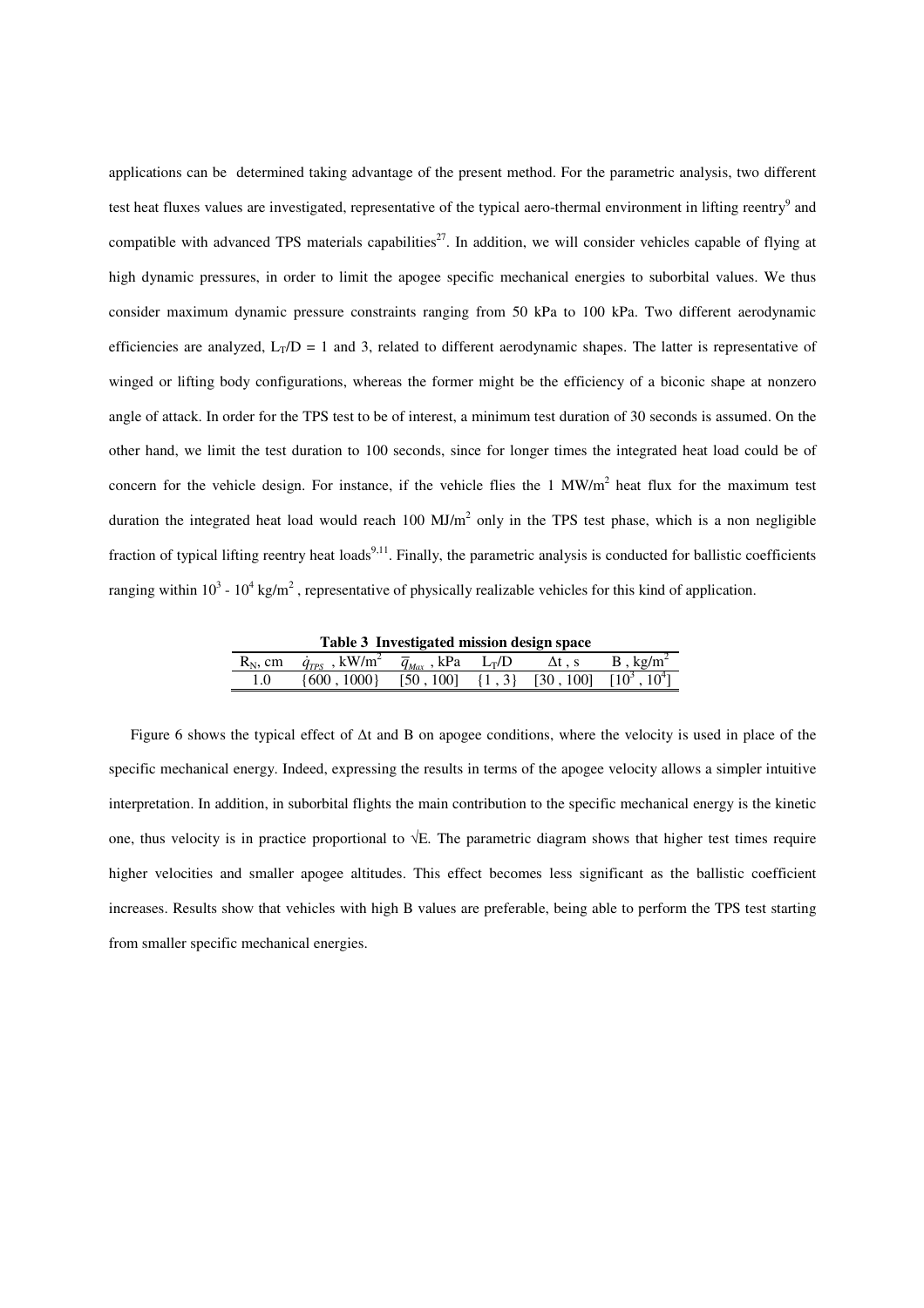

**Fig. 6**  $\Delta t$  and B parametric effect on apogee conditions ;  $\dot{q}_{TPS} = 600 \text{ kW/m}^2$ ,  $L_T/D = 3$ ,  $\bar{q}_{Max} = 100 \text{ kPa}$ .

The effect of the maximum dynamic pressure constraint is shown in Fig.7, for a single  $\dot{q}_{TPS}$ , L<sub>T</sub>/D, and ∆t combination. Increasing the maximum sustainable dynamic pressure allows reducing the specific kinetic energy at the apogee, whereas the apogee altitude has to be raised. This results into a lower specific mechanical energy, especially for high B values , that are preferable for energy minimization.

Figure 8 shows the maximum trackable densities as given by the  $\dot{q}_{TPS}$  tracking requirement (Eq. (9)) and the dynamic pressure constraint compliance maneuver ( Eq. (22) ). It is worth noting that, as anticipated in section III, the maximum TPS test density is dictated by the dynamic pressure constraint in almost all the analyzed cases. Indeed, even considering the biggest  $\rho_q$ , arising from the highest  $\bar{q}_{Max}$ , the density value given by the  $\dot{q}_{TPS}$  tracking requirement is almost always higher than  $\rho_q$ . There are only a limited number of conditions in which this is not true, occurring for low  $B - low L<sub>T</sub>/D$  values, thus having a limited practical interest.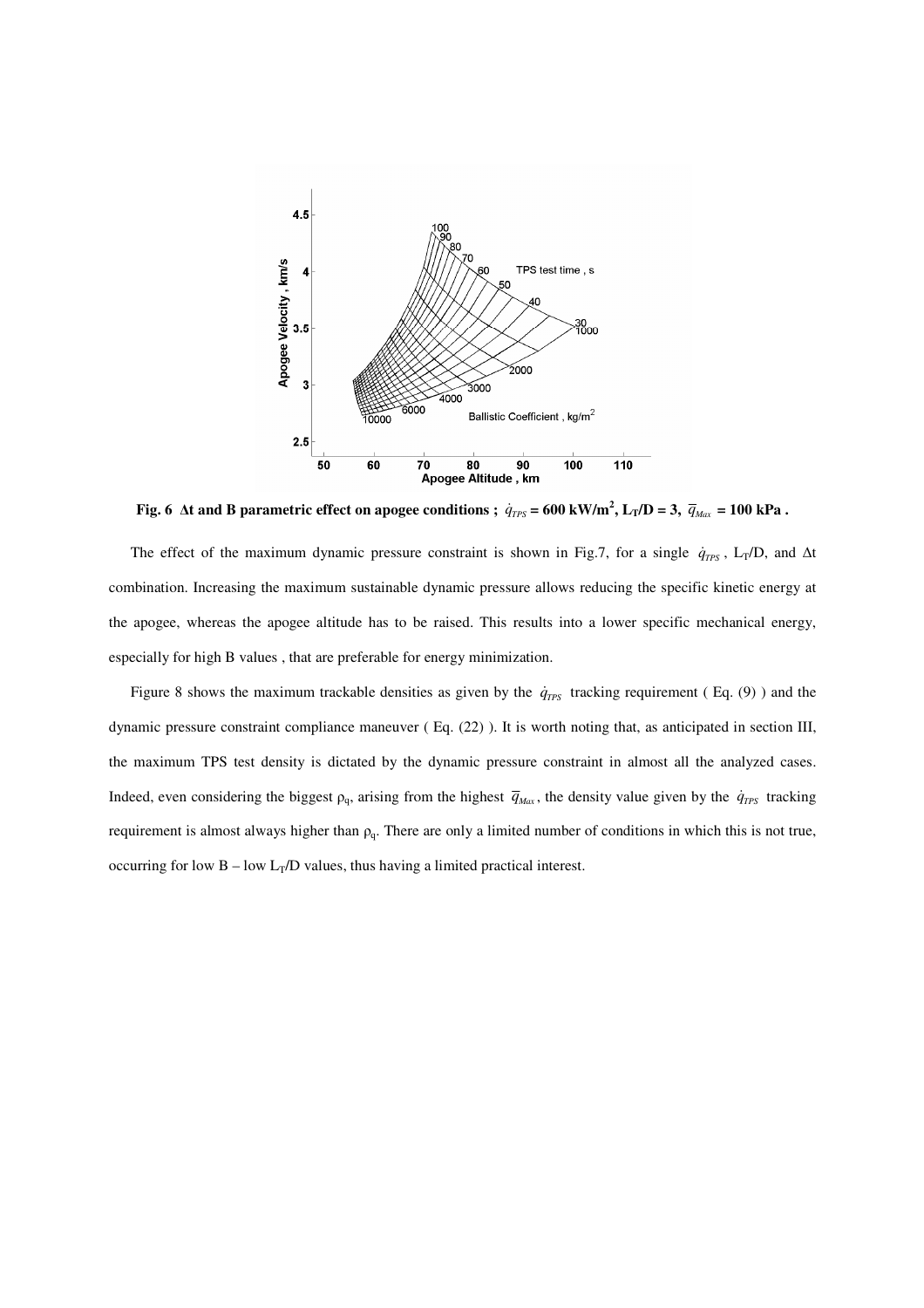

**Fig. 7** Dynamic pressure constraint effect on apogee conditions ;  $\dot{q}_{TPS} = 600 \text{ kW/m}^2$ ,  $L_T/D = 3$ ,  $\Delta t = 60 \text{ s}$ .



**Fig. 8 Dynamic pressure constraint compliance vs. maximum trackable densities;**  $\bar{q}_{\text{Max}} = 100 \text{ kPa}$ .

Different mission design options can be compared using apogee velocity and altitude parametric diagrams. As an example, Figs.9, 10 collect the diagrams of different design options for a 600 kW/m<sup>2</sup> test heat flux. The low aerodynamic efficiency, low maximum dynamic pressure case is not shown, given the unfavorable effect of this combination on the apogee conditions. In addition, low aerodynamic efficiency vehicles can be designed to withstand a high dynamic pressure flight more easily than winged ones. Results show that low  $L_T/D$  vehicles are not capable of reaching the required heat flux trim conditions if their ballistic coefficient is higher than  $\sim 6000 \text{ kg/m}^2$ . Even for lower B values the maximum achievable test duration can be shorter than 100 seconds. Interestingly, in this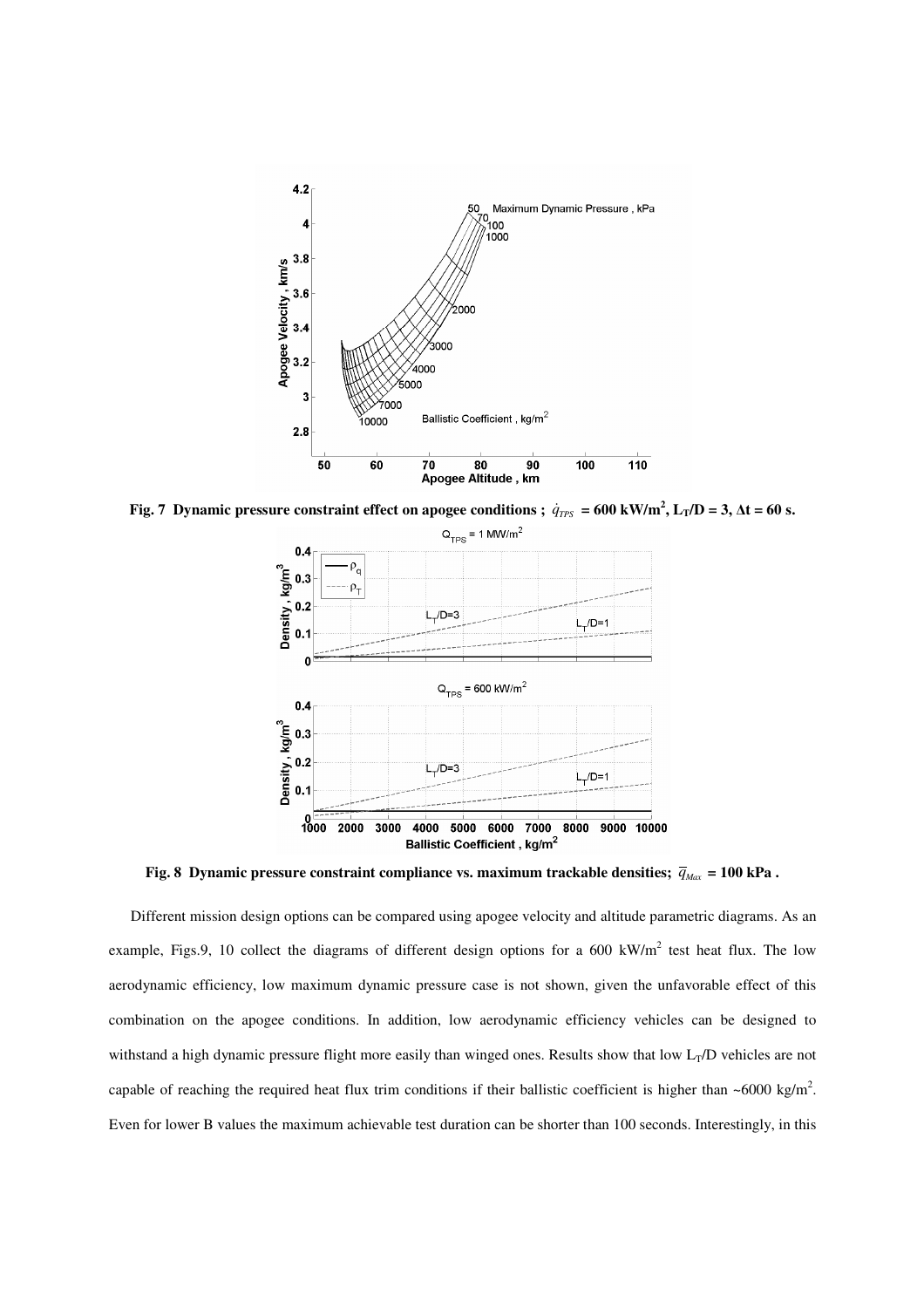design option there is a B value that minimizes the Keplerian phase specific mechanical energy, equal to ~5000  $kg/m<sup>2</sup>$  for test times around 30 s. The existence of an optimal ballistic coefficient is justified by the complex dependency of initial conditions on B, that causes opposite effects. For instance, increasing B allows to start the TPS test at a lower velocity, with a consequent reduction in the required initial energy. Conversely, a higher energy is needed to perform a given pull-up with a vehicle less sensible to aerodynamic accelerations.

The comparison with the other two design options shows that the advantage of operating with higher maneuverability vehicle ( $L_T/D$  1 versus 3) is lost if the maximum sustainable dynamic pressure is halved. Indeed, if B is higher than ~2500 kg/m<sup>2</sup> the low L<sub>T</sub>/D, high  $\bar{q}_{Max}$  option yields lower apogee energies. Nevertheless, if the higher aerodynamic efficiency vehicle can withstand the same dynamic pressure, this option is the most favorable since the same TPS test can be performed with a smaller apogee energy. For completeness, the three design options are compared in Table 4, showing the apogee conditions required when B = 5000 kg/m<sup>2</sup> and  $\Delta t = 30$  s.



**Fig. 9** Apogee conditions for different design options;  $\dot{q}_{TPS} = 600 \text{ kW/m}^2$ .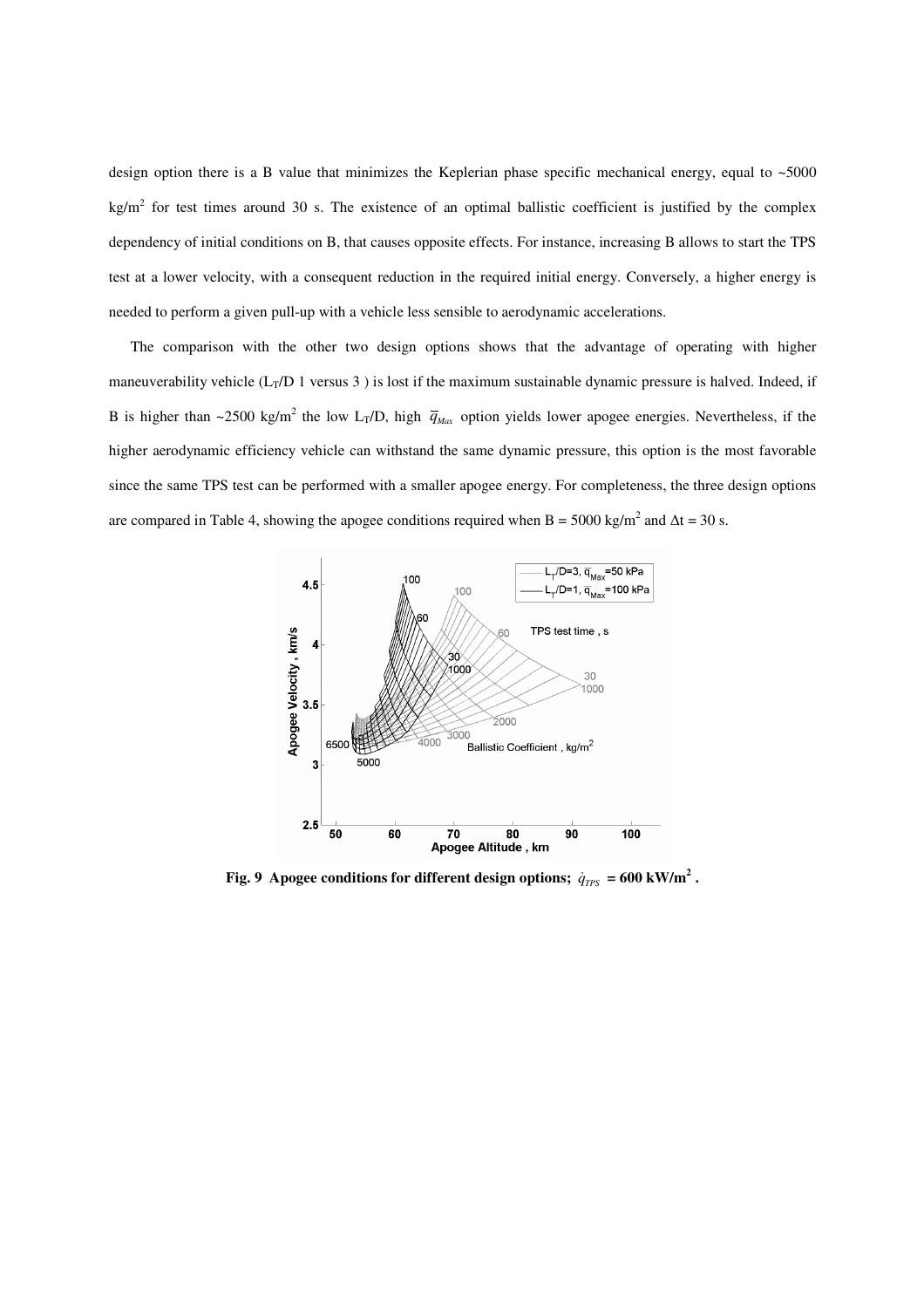

**Fig. 10** Apogee conditions for different design options;  $\dot{q}_{TPS} = 600 \text{ kW/m}^2$ .

|         | Table 4 Example apogee conditions; $\dot{q}_{TPS} = 600 \text{ kW/m}^2$ , B = 5000 kg/m <sup>2</sup> , and $\Delta t = 30 \text{ s}$ |                 |              |             |
|---------|--------------------------------------------------------------------------------------------------------------------------------------|-----------------|--------------|-------------|
| $L_T/D$ | $\overline{q}_{\scriptscriptstyle{Max}}$ , kPa                                                                                       | $V_A \cdot m/s$ | $h_{A}$ , km | $E$ , MJ/kg |
|         | 00                                                                                                                                   | 3089.7          | 55.0         | 5.31        |
|         | .00                                                                                                                                  | 2860.1          | 68.9         | 4.76        |
|         | 50                                                                                                                                   | 3186.8          | 60.5         | 5.67        |

From the previous analysis the maximum dynamic pressure turns out to have a significant effect on the achievable performance. For this reason, results of the more demanding  $1 \text{ MW/m}^2$  case study, shown in Fig.11, are plotted only for vehicles capable to withstand a dynamic pressure of 100 kPa. The low maneuverability alternative is unable to pull-up to the desired heat flux trim conditions for ballistic coefficients higher than  $\sim$ 2500 kg/m<sup>2</sup>. Moreover, the high  $L_T/D$  vehicle exhibits an optimal B value around  $6000 - 6500$  kg/m<sup>2</sup>, that slightly depends on the desired test duration. Since this vehicle option also has the highest performances among the analyzed ones, we can conclude that for TPS testing at  $\dot{q}_{TPS} = 1 \text{ MW/m}^2$  there are optimal vehicle designs in the investigated parameters ranges, that minimize the specific mechanical energy at the trajectory apogee. Their main features are collected in Table 5 for minimum and maximum TPS test durations.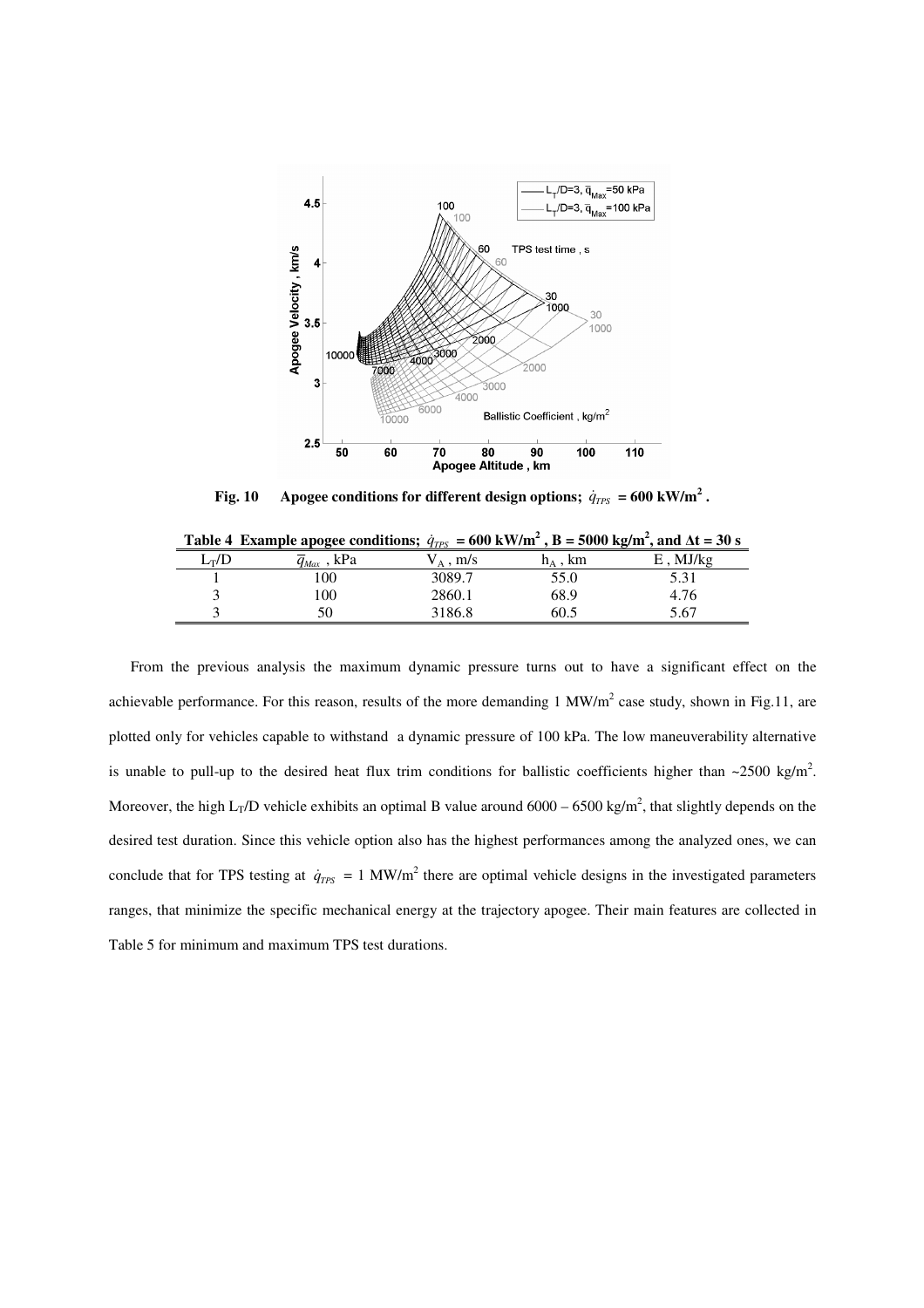

**Fig. 11** Apogee conditions for different design options;  $\dot{q}_{TPS} = 1000 \text{ kW/m}^2$ .

| Table 5 Optimal mission designs; $\dot{q}_{TPS} = 1 \text{ MW/m}^2$ , $\overline{q}_{Max} = 100 \text{ kPa}$ , $L_T/D = 3$ |             |             |                  |       |  |  |  |  |
|----------------------------------------------------------------------------------------------------------------------------|-------------|-------------|------------------|-------|--|--|--|--|
|                                                                                                                            | $k\Omega/m$ | $V_A$ . m/s | $h_{\rm A}$ , km | MJ/kg |  |  |  |  |
|                                                                                                                            | 5934        | 3681.3      | 61.7             | 7.38  |  |  |  |  |
| 100                                                                                                                        | 6467        | 4116.5      | 58.8             | 9.04  |  |  |  |  |

#### **VI. Conclusion**

An approximate methodology has been developed and validated, that identifies an optimal mission profile for an advanced TPS suborbital flight test, designed to expose a specific area of the vehicle to a constant heat flux. The methodology requires the numeric solution of two scalar nonlinear equations and the a priori knowledge only of high level mission requirements, such as the desired TPS test heat flux. These features make it appealing to perform parametric analyses in broad regions of the mission design space, in order to limit promising design candidates to an extent manageable by conventional numeric-simulation-based methods. The approximate method is capable of identifying with a minimum effort the trajectory apogee conditions required to perform the test as desired. This information is of great usefulness in selecting the needed launch vehicle. Indeed, the apogee conditions achievable by a generic rocket can be evaluated in a relatively straightforward manner, and then compared to those computed by the approximate method.

In order to demonstrate its effectiveness, a mission analysis has been performed using reasonable ranges of relevant parameters. Results show that needed apogee conditions considerably differ from the ones provided by existing off-the-shelf vectors. For instance, sounding rockets, that seem the most convenient choice for cost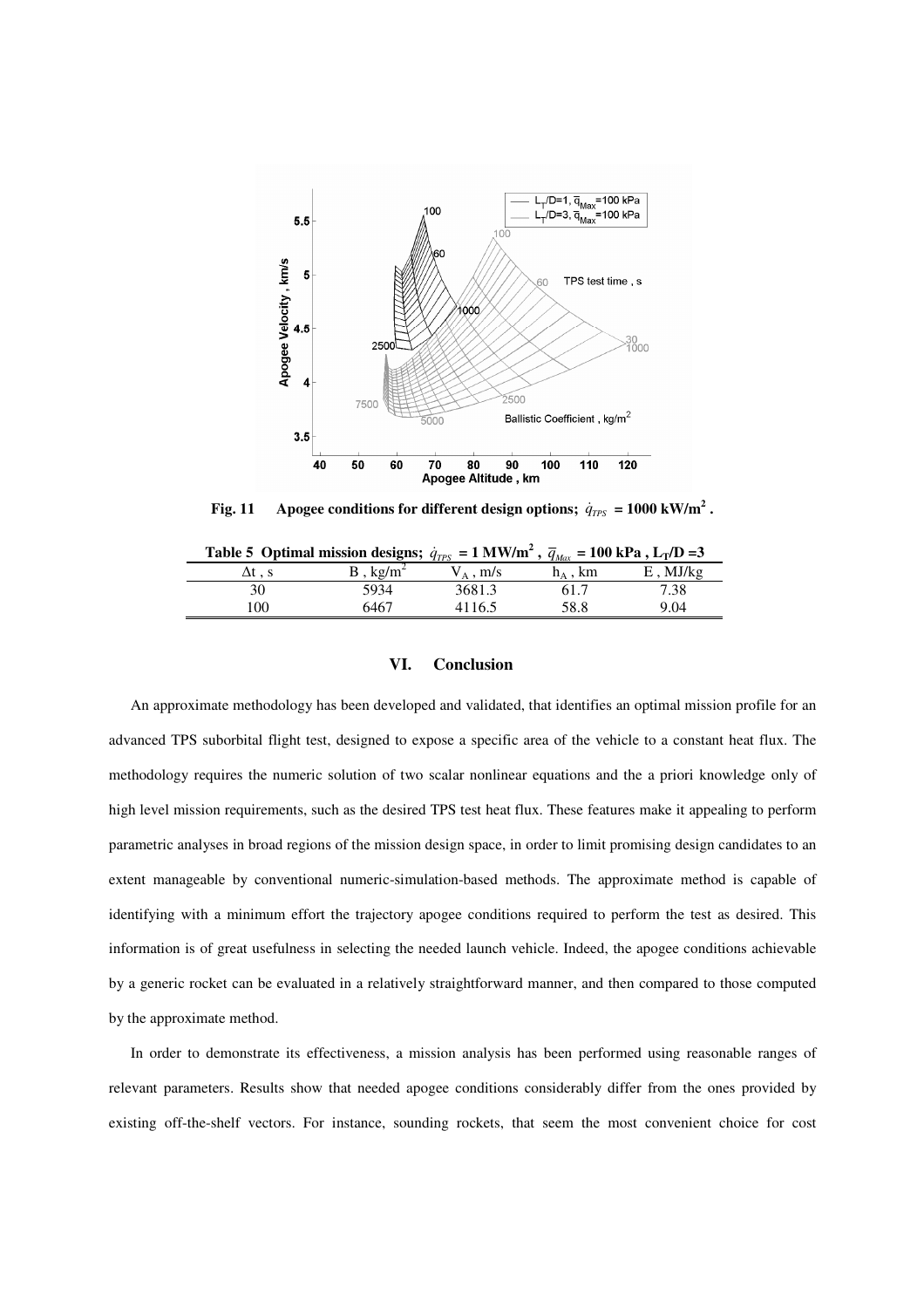constriction, could attain the needed specific mechanical energies, but are designed for considerably higher apogee altitudes. Their possible adaptation to the required apogee conditions would call for major changes, even at a system level. Therefore, even if the ascent vehicle selection is beyond the scope of this work, the use of the proposed method suggests that a consistent effort would be required to obtain the constant heat flux TPS test apogee conditions with off-the-shelf rockets. Nevertheless, the constant heat flux flight test can be weighed against other TPS testing alternatives taking advantage of the proposed tool.

In terms of the entry phase mission design, results point out that increasing the vehicle's ballistic coefficient allows reducing the specific mechanical energy at reentry, even though there is a superior limit above which this behavior is reversed. The maximum admissible dynamic pressure turns out to have a primary effect on the TPS testing capabilities of a candidate design. For instance, cases are shown in which a biconic shaped vehicle can accomplish the same mission of a winged one with smaller launch energies, since it is capable of withstanding a higher dynamic pressure.

Finally, the proposed tool is capable to identify the existence of optimum solutions in the mission desing space. Indeed, concerning test heat fluxes around  $1 \text{ MW/m}^2$ , representative of limit capabilities of novel TPS ceramic materials, an optimal mission design is found in the investigated parameters region. Specifically, results show that using the optimal design to reproduce this severe aero-thermal environment for 100 seconds requires an apogee specific mechanical energy 30 percent lower than the circular orbit one at the same altitude.

#### **References**

<sup>1</sup>Vennemann, D., "Hypersonic test facilities available in Western Europe for aerodynamic/aerothermal and structure/material investigations," *Philosophical Transactions: Mathematical, Physical and Engineering Sciences*, Vol. 357, No. 1759, Aug. 1999, pp. 2227 – 2248.

2 Stewart, D., and Venkatapathy, E., "Thermal Protection System Evaluation Using Arc-jet Flows: Flight Simulation or Research Tool?", *105th Annual Meeting and Exposition of the American Ceramic Society*, Nashville, TN, United States, Apr. 2003.

 $3Y$ oshinaga, T., Tate, A., Watanabe, M., and Shimoda, T., "Orbital re-entry experiment vehicle ground and flight dynamic test results comparison," *AIAA Journal of Spacecraft and Rockets,* Vol. 33, No. 5, 1996, pp. 635-642.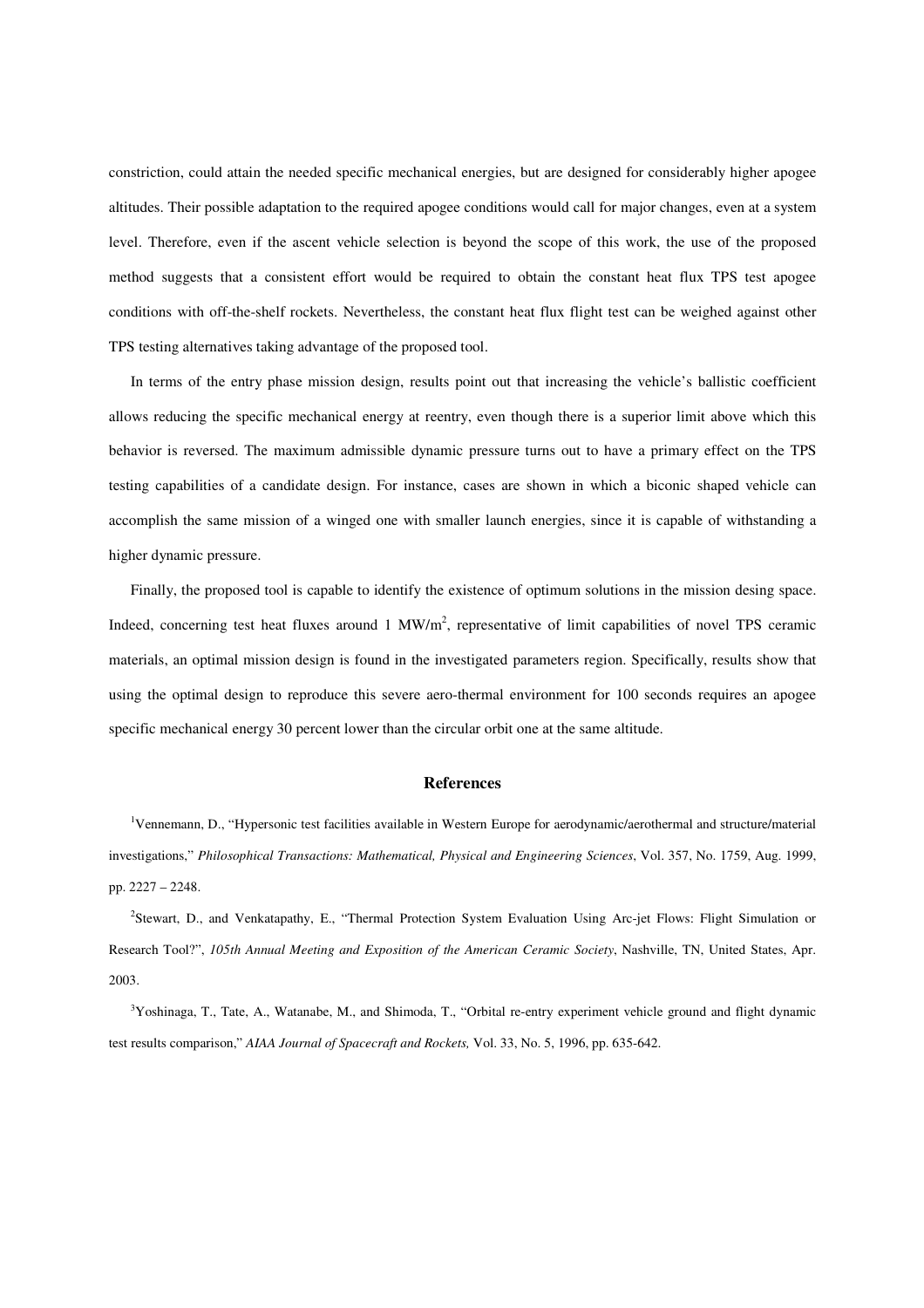<sup>4</sup>Muylaert, J., Cipollini, F., Tumino, G., Kordulla, W., Saccoccia, G., Stavrinidis, C., Caporicci, M., Walpot, L., Ottens, H., "Preparing for Atmospheric Reentry With EXPERT's Help - An Aerothermodynamic In-Flight Research Programme," *ESA Bulletin*, No. 114 , May 2003, pp. 42-48, URL: http://www.esa.int/esapub/bulletin/bullet114/chapter4\_bul114.pdf

<sup>5</sup>Anon., "SOAREX (Sub-Orbital Aerodynamic Re-entry EXperiments)," NASA Ames technology Capabilities and Facilities, [online], URL: http://www.nasa.gov/centers/ames/research/technology-onepagers/soarex.html

<sup>6</sup>Eggers, T., Longo, J., Hoerschgen, M. and Stamminger, A., "The Hypersonic Flight Experiment SHEFEX ," *AIAA/CIRA 13th International Space Planes and Hypersonics Systems and Technologies Conference,* Capua, Italy, May 16-20, 2005.

<sup>7</sup>Rasky, D., Salute, J., Kolodziej, P., Bull, J., "The NASA Sharp Flight Experiment," *3rd European Workshop on Thermal Protection Systems*, Noordwijk, Netherlands, 25-27 Mar. 1998.

<sup>8</sup>Russo, G., "USV flying test beds for future generations LV technology development," *12th AIAA International Space Planes and Hypersonic Systems and Technologies*, AIAA 2003-6978, Norfolk, VA, December 2003.

<sup>9</sup>Ried, R.C., "Orbiter Entry Aerothermodynamics," *Space Shuttle Technical Conference*, NASA CP-2342, Part 2, Houston, TX, 1983, pp. 1051-1061.

<sup>10</sup>Tancredi, U., Accardo, D., Grassi M., and Curreri, F., "Unmanned space vehicle technology demonstrator," *Acta Astronautica*, Vol. 60, No. 3, 2007, pp. 186-197.

<sup>11</sup>Tillier, C. E., "Simulation-Based Analysis of Reentry Dynamics for the Sharp Atmospheric Entry Vehicle," NASA CR-1998-208334, 1998.

<sup>12</sup>Betts, J.T., "Survey of Numerical Methods for Trajectory Optimization," *AIAA Journal of Guidance, Control, and Dynamics*, Vol. 21, No. 2, 1998, pp. 193-207.

<sup>13</sup>Murray, J. E., and Tartabini, P. V., "Development of a Mars Airplane Entry, Descent, and Flight Trajectory", NASA TM-2001-209035 , 2001.

<sup>14</sup>Griffin, M.D., French, J.R., *Space Vehicle Design*, AIAA Education Series, AIAA, Washington DC, 1991, Chaps. 5, 6.

<sup>15</sup>Harpold, J.D. and Graves, C.A., Jr., "Shuttle Entry Guidance", *Journal of the Astronautical Sciences*, Vol. 27, No. 3, 1979, pp. 239-268.

<sup>16</sup>Lu, P., Hanson, J.M., "Entry Guidance for the X-33 Vehicle", *AIAA Journal of Spacecraft and Rockets*, Vol. 35, No. 3, 1998, pp. 342-349.

<sup>17</sup>Zimmerman, C., Dukeman, G., Hanson, J., "Automated Method to Compute Orbital Reentry Trajectories with Heating Constraints", *AIAA Journal of Guidance, Control, and Dynamics*, Vol.26, No.4, 2003, pp. 523-529.

<sup>18</sup>Savino, R., De Stefano Fumo, M., Paterna, D., Serpico, M., "Aerothermodynamic study of UHTC-based thermal protection systems", *Aerospace Science and Technology*, Vol.9, No. 2, 2005, pp. 151-160.